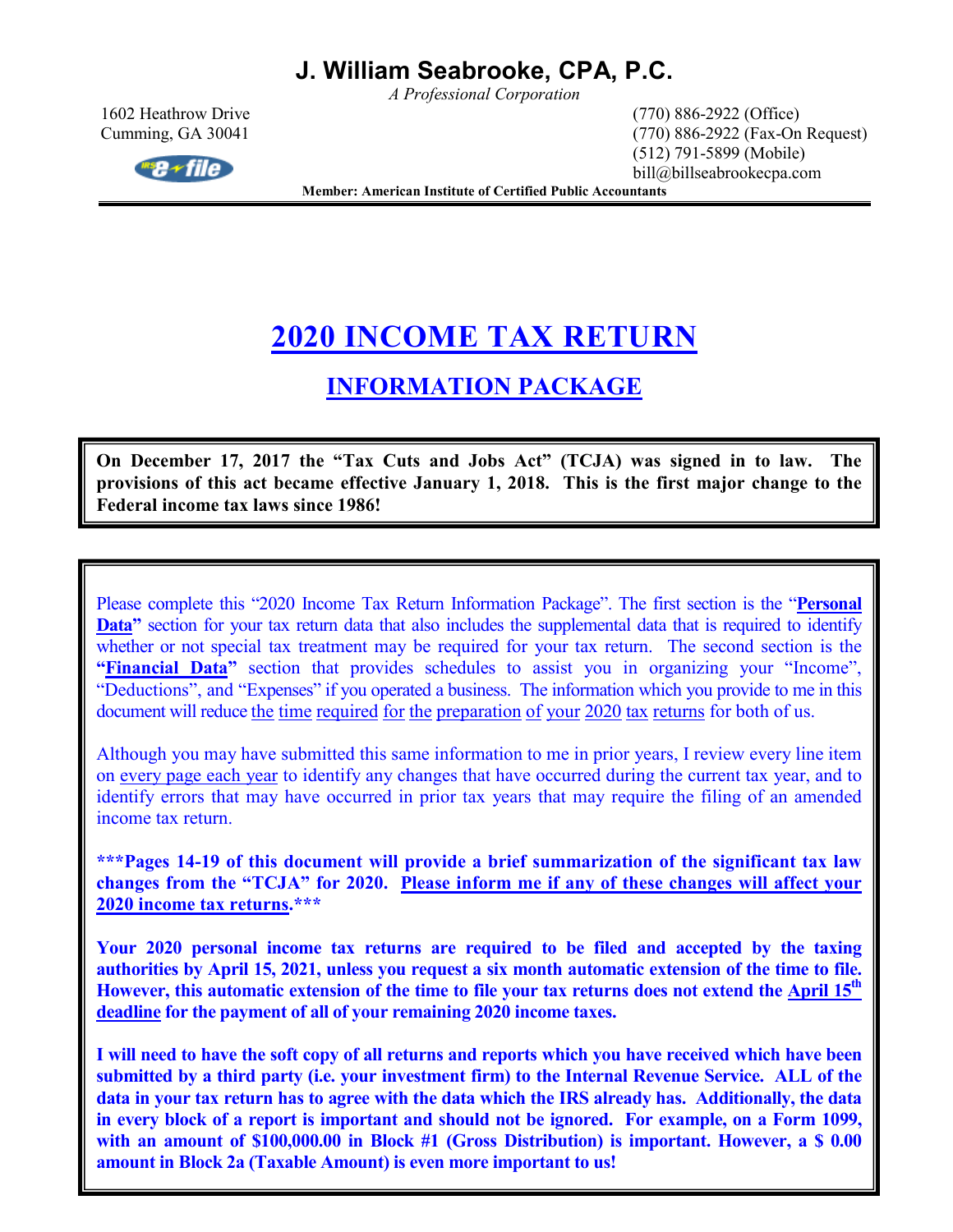*A Professional Corporation* 

 $\mathbb{R}$ se + file

1602 Heathrow Drive (770) 886-2922 (Office) Cumming, GA 30041 (770) 886-2922 (Fax-On Request) (512) 791-5899 (Mobile) bill@billseabrookecpa.com

**Member: American Institute of Certified Public Accountants** 

### **2020 Tax Return Questionnaire Data**

Please answer the following questions. They are intended to provide information needed for your tax return preparation and to indicate where potentially more complicated reporting requirements may exist.

### **PERSONAL DATA:**

1. Please indicate how you would like to describe your occupation or profession for your tax return:

|    | Yourself:                                                                                                    |     |     |                    |                |                |
|----|--------------------------------------------------------------------------------------------------------------|-----|-----|--------------------|----------------|----------------|
|    |                                                                                                              |     |     |                    |                |                |
| 2. | Do you either of you want to contribute \$3.00 of your tax liability to the                                  |     | Yes |                    |                | N <sub>0</sub> |
|    | Presidential Election Campaign fund? (Will not affect your taxes or refund) (                                |     |     | $\big)$            |                | $\lambda$      |
|    | 3. Names, ages, and social security number(s) of anyone whom you are claiming as a dependent:<br><b>NAME</b> | AGE |     | <b>SOC. SEC. #</b> |                |                |
|    | Did all the above dependents reside with you for the entire year?                                            |     |     | $\lambda$          |                | $\lambda$      |
|    |                                                                                                              |     |     |                    |                |                |
|    |                                                                                                              |     |     | $\mathcal{L}$      |                | $\lambda$      |
|    | Are any of the above dependents filing their own tax return?                                                 |     |     | $\mathcal{L}$      |                | $\lambda$      |
|    | Can any of the above dependents be claimed by any other taxpayer (s)?                                        |     |     | $\lambda$          | $\overline{(}$ | $\lambda$      |
|    |                                                                                                              |     |     |                    |                |                |
| 5. | Your Social Security # (New Tax Clients Only) Spouse Social Security # (New Tax Clients Only)                |     |     |                    |                |                |
| 6. | Driver's License [State, #, Expiration Date] Yourself ______________Husband/Wife____________________         |     |     |                    |                |                |
| 7. |                                                                                                              |     |     |                    |                |                |
| 8. |                                                                                                              |     |     |                    |                |                |
| 9. |                                                                                                              |     |     |                    |                |                |
|    |                                                                                                              |     |     |                    |                |                |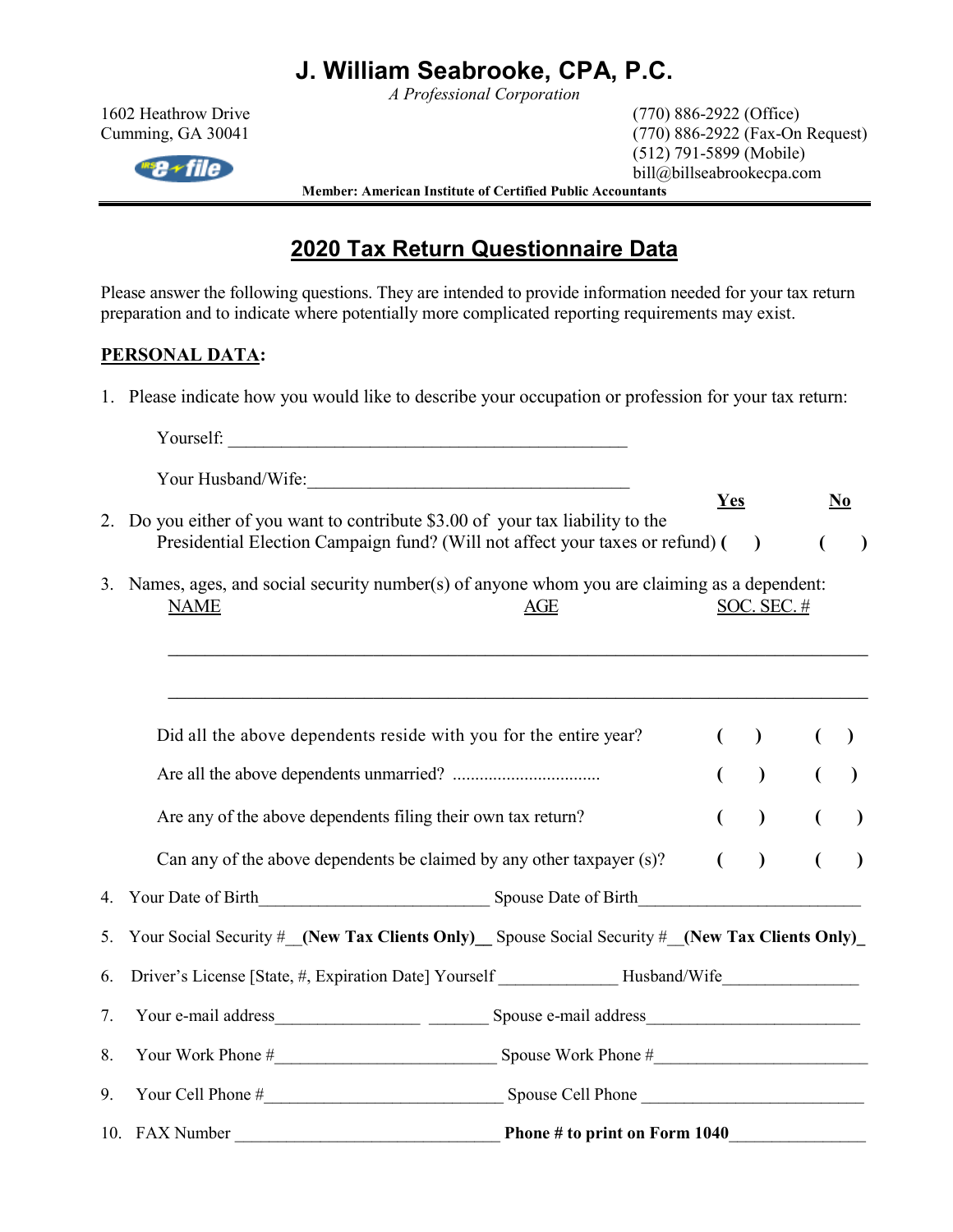*A Professional Corporation* 

 $\frac{mg}{r}$  file

1602 Heathrow Drive (770) 886-2922 (Office) Cumming, GA 30041 (770) 886-2922 (Fax-On Request) (512) 791-5899 (Mobile) bill@billseabrookecpa.com

**Member: American Institute of Certified Public Accountants** 

### **PERSONAL DATA (Cont'd)**

11. Mailing Address:\_\_\_\_\_\_\_\_\_\_\_\_\_\_\_\_\_\_\_\_\_\_\_\_\_\_\_\_\_\_\_\_\_\_\_\_\_\_\_\_\_\_\_\_\_\_\_\_\_\_\_\_\_\_\_\_\_\_\_\_\_\_\_\_\_\_\_\_\_\_\_

|  | 12. Electronic Filing Yes/No | 11 b. Direct Deposit of Refund (If Any) or Withdrawal - Yes/No                                  |
|--|------------------------------|-------------------------------------------------------------------------------------------------|
|  |                              | If you answered "Yes" to the above questions, I will need the following additional information: |
|  |                              |                                                                                                 |

Five-Digit PIN for Yourself **Example 20** Five-Digit PIN for your Wife

 $\mathcal{L}_\text{max} = \frac{1}{2} \sum_{i=1}^{n} \frac{1}{2} \sum_{i=1}^{n} \frac{1}{2} \sum_{i=1}^{n} \frac{1}{2} \sum_{i=1}^{n} \frac{1}{2} \sum_{i=1}^{n} \frac{1}{2} \sum_{i=1}^{n} \frac{1}{2} \sum_{i=1}^{n} \frac{1}{2} \sum_{i=1}^{n} \frac{1}{2} \sum_{i=1}^{n} \frac{1}{2} \sum_{i=1}^{n} \frac{1}{2} \sum_{i=1}^{n} \frac{1}{2} \sum_{i=1}^{n} \frac{1$ 

|                                                                                     |                                                                |                                                                                           |                | Yes           | N <sub>0</sub> |
|-------------------------------------------------------------------------------------|----------------------------------------------------------------|-------------------------------------------------------------------------------------------|----------------|---------------|----------------|
| 14. Did you support anyone else (other than your children) in 2020 that you believe |                                                                |                                                                                           |                | $\lambda$     |                |
| 15. If divorced or separated, are you claiming a child as a dependent for whom      | you did not have custody of for the entire year?               |                                                                                           | $\overline{ }$ | $\lambda$     |                |
|                                                                                     |                                                                |                                                                                           | €              | $\lambda$     |                |
|                                                                                     |                                                                | If so, what was the total amount for 2020 \$                                              |                |               |                |
| 16. Were you or your spouse age 65 or older as of 12/31/20?                         |                                                                |                                                                                           |                |               |                |
|                                                                                     |                                                                |                                                                                           |                |               |                |
|                                                                                     |                                                                |                                                                                           |                | $\lambda$     |                |
| <b>Income Sources:</b>                                                              |                                                                |                                                                                           |                |               |                |
|                                                                                     | rental property) in addition to your normal employment income? | 17. Did you or your spouse have any income from any outside business interests (including |                | $\lambda$     |                |
| 18. Did you or your spouse receive any distributions from a pension, profit         |                                                                |                                                                                           |                | $\lambda$     | $\lambda$      |
|                                                                                     | that was completed in a prior year?                            | 19. Did you receive any installment sale payments in 2020 that were from a sale           |                | $\mathcal{L}$ | $\mathcal{L}$  |
| 20. Did either you or your spouse receive any disability or unemployment            |                                                                |                                                                                           | $\overline{(}$ | $\mathcal{L}$ | $\lambda$      |
| Total amount received in 2020: \$                                                   |                                                                | Received from State of                                                                    |                |               |                |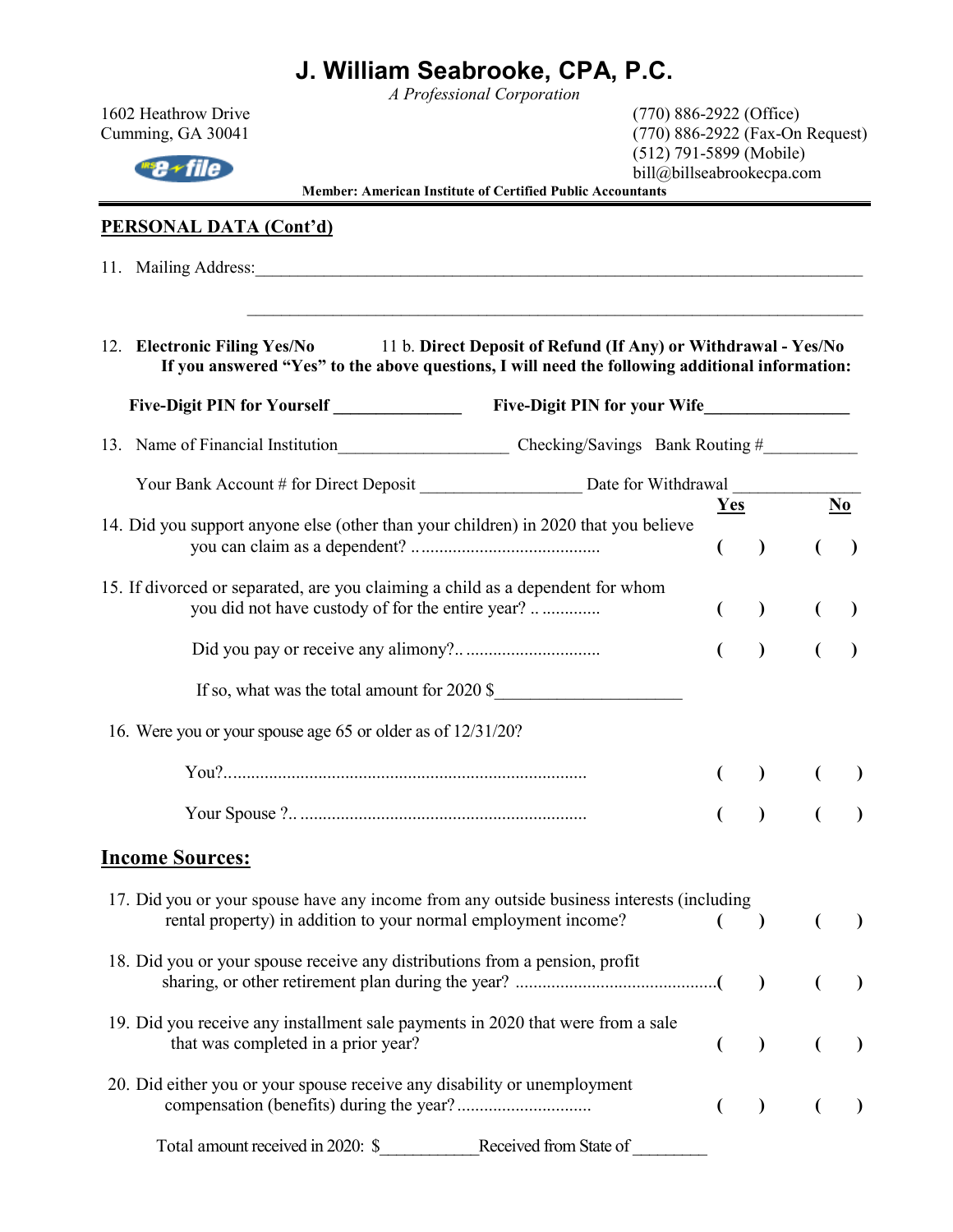*A Professional Corporation* 

 $\frac{ms}{\sqrt{m}}$ 

1602 Heathrow Drive (770) 886-2922 (Office) Cumming, GA 30041 (770) 886-2922 (Fax-On Request) (512) 791-5899 (Mobile) bill@billseabrookecpa.com

**Member: American Institute of Certified Public Accountants** 

|     |                                                                                                                                                                                                           | Yes |               | N <sub>0</sub> |
|-----|-----------------------------------------------------------------------------------------------------------------------------------------------------------------------------------------------------------|-----|---------------|----------------|
| 21. | Did you or your spouse or dependents receive any Social Security benefits?                                                                                                                                |     | $\mathcal{E}$ |                |
| 22. | Did you receive any interest income from a mortgage or note you originated? (                                                                                                                             |     | $\mathcal{E}$ |                |
| 23. | Did you or your spouse receive any capital gains distributions from any<br>investments or insurance plans?. If so, please provide me with the 1099-B. (                                                   |     | $\lambda$     |                |
| 24. | Did either you or your spouse have any income from any Foreign<br>Bank Account(s) that you have during 2020?                                                                                              |     |               |                |
|     | <b>Financial Transactions:</b>                                                                                                                                                                            |     |               |                |
| 25. | Did you purchase, sell, or exchange your primary (personal) residence                                                                                                                                     |     |               |                |
| 26. | Did you purchase or sell any other real estate during the year?.                                                                                                                                          |     |               |                |
| 27. | Did you sell any stocks, bonds, or other securities during the year?                                                                                                                                      |     |               |                |
|     | If "Yes" please attach all of the Schedule D and 1099-B reports from your investment firms. Note:<br>Effective in 2005 the IRS requires all of the details for each individual transaction on Schedule D. |     |               |                |
| 28. | Were you a member of any partnership or, joint venture during the year?                                                                                                                                   |     | $\mathcal{L}$ |                |
| 29  | Did you make any non-cash charitable contributions such as clothing,                                                                                                                                      |     | $\mathcal{L}$ |                |
| 30. | Did you incur any moving or relocation expenses during the year?                                                                                                                                          |     | $\mathcal{L}$ |                |
| 31. |                                                                                                                                                                                                           |     | $\lambda$     | $\lambda$      |
| 32. | Did you pay mortgage interest to an <b>INDIVIDUAL</b> (but not to a bank or<br>financial institution)?                                                                                                    |     | $\mathcal{L}$ |                |
|     | If "Yes", please provide their name, address, and social security #:                                                                                                                                      |     |               |                |
| 33. | Did you contribute more than \$250.00 to any single charitable                                                                                                                                            |     | $\rightarrow$ |                |
|     | ditional details are required if your "Non Cook" Charitable Contributions areasoded \$500.00.                                                                                                             |     |               |                |

**Note** – Additional details are required if your "Non-Cash" Charitable Contributions exceeded \$500.00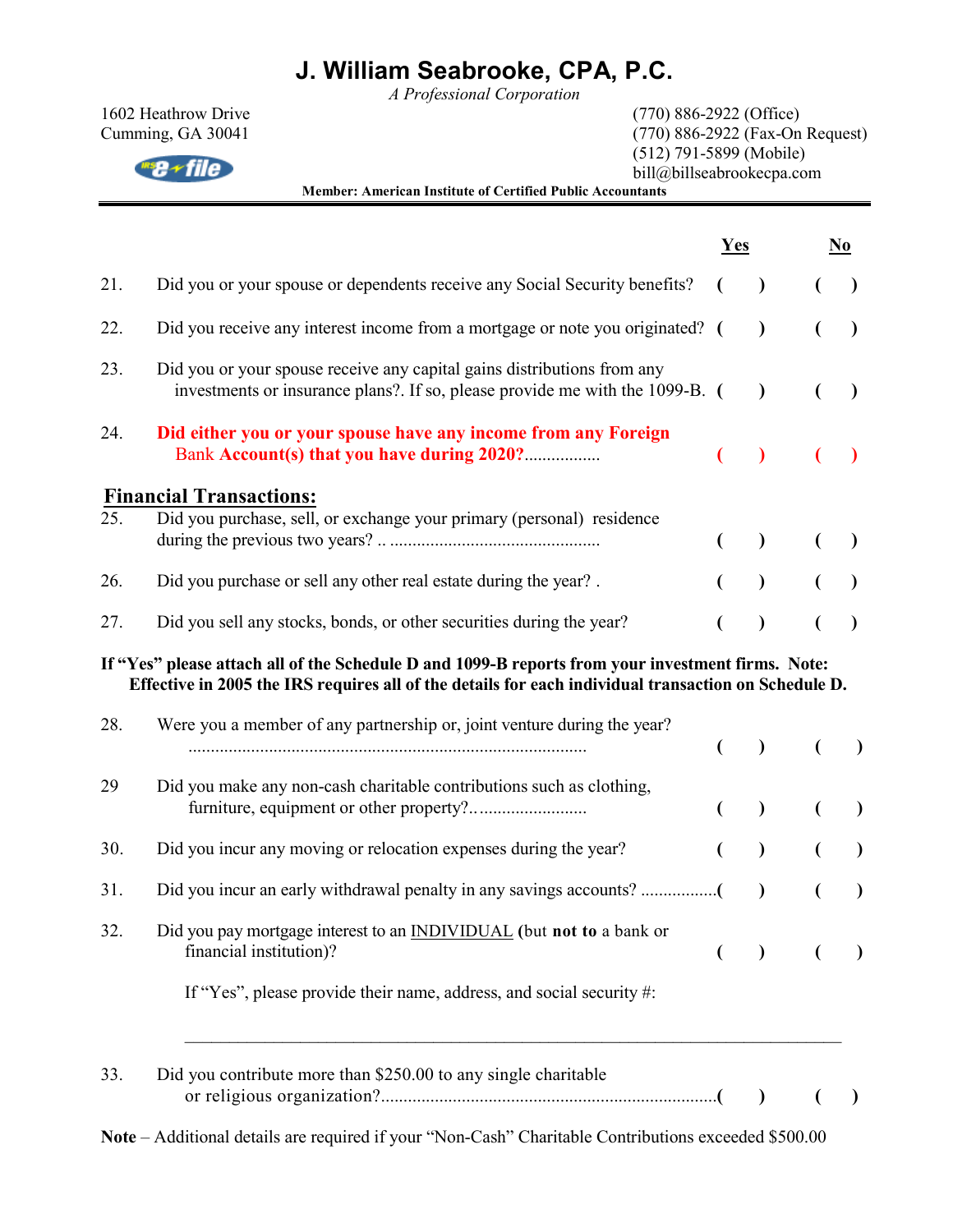*A Professional Corporation* 

|     | 1602 Heathrow Drive<br>Cumming, GA 30041<br>Member: American Institute of Certified Public Accountants                                                 | $(770)$ 886-2922 (Office)<br>(770) 886-2922 (Fax-On Request)<br>$(512)$ 791-5899 (Mobile)<br>bill@billseabrookecpa.com |                          |             |                                    |
|-----|--------------------------------------------------------------------------------------------------------------------------------------------------------|------------------------------------------------------------------------------------------------------------------------|--------------------------|-------------|------------------------------------|
|     |                                                                                                                                                        | <b>Yes</b>                                                                                                             |                          |             | $\underline{\mathbf{N}\mathbf{o}}$ |
| 34. | Did you incur any child/dependent care expenses?                                                                                                       |                                                                                                                        | $\rightarrow$            |             |                                    |
|     |                                                                                                                                                        |                                                                                                                        |                          |             |                                    |
|     |                                                                                                                                                        |                                                                                                                        |                          |             |                                    |
| 35. | Does anyone owe you money from a personal loan for which you                                                                                           | €                                                                                                                      | $\overline{\phantom{a}}$ | €           |                                    |
| 36. | Please indicate the amount of any IRA contribution that either you or your<br>spouse made in 2020 but was not deducted on your 2019 income tax return. |                                                                                                                        |                          |             |                                    |
|     | Self: \$                                                                                                                                               |                                                                                                                        |                          |             |                                    |
|     | Spouse: $\frac{\text{space}}{2}$                                                                                                                       |                                                                                                                        |                          |             |                                    |
|     | Were any IRA contributions made in 2020 and prior to $4/15/20$<br>that were <b>not deducted</b> on your 2019 tax return?                               |                                                                                                                        | $\lambda$                |             |                                    |
|     | <b>Miscellaneous:</b>                                                                                                                                  |                                                                                                                        |                          |             |                                    |
| 37. | Have you been audited by either the IRS or a state tax agency during the                                                                               | €                                                                                                                      | $\big)$                  | €           | $\lambda$                          |
| 38. | Did you make estimated tax payments (via Form 1040-ES or the EFTPS                                                                                     |                                                                                                                        |                          |             |                                    |
|     | If "Yes", what were the actual deposit dates and the amounts for each payment?                                                                         |                                                                                                                        |                          |             |                                    |
| 39  | Did you incur theft or casualty losses not covered by insurance which<br>exceeded 10% of your total income?                                            | $\left($                                                                                                               |                          | $\bigcup$ ( | $\lambda$                          |
| 40. | Did you receive a state income tax refund from your 2019 state income tax                                                                              |                                                                                                                        |                          |             |                                    |
| 41. | 2020 Education Expenses (tuition, fees etc) [1098-T) \$_________________________ & Student                                                             |                                                                                                                        |                          |             |                                    |
| 42. | *****Was everyone on your tax return covered under a health insurance program for all                                                                  |                                                                                                                        |                          |             |                                    |

**of 2020?\_\_\_\_\_ If "No" or for only part of 2020, please contact me. \*\*\*\*\*\***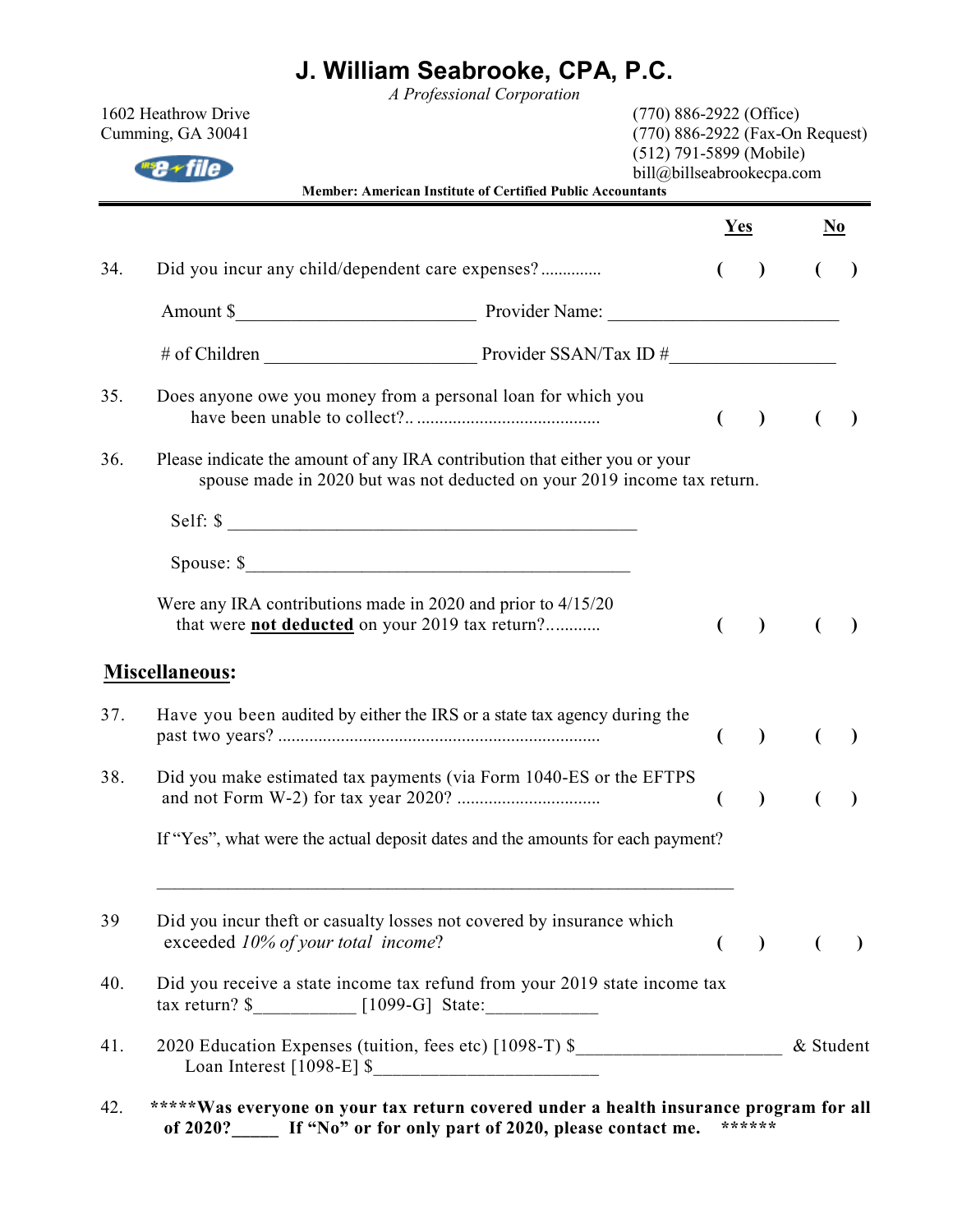*A Professional Corporation* 

 $ms \rightarrow file$ 

1602 Heathrow Drive (770) 886-2922 (Office) Cumming, GA 30041 (770) 886-2922 (Fax-On Request) (512) 791-5899 (Mobile) bill@billseabrookecpa.com

**Member: American Institute of Certified Public Accountants** 

## **FINANCIAL DATA**

The following schedules are intended to identify the specific financial data necessary for the preparation of your income tax return.

### INCOME:

| W-2 Salary/Wages: | Yourself:                                                        | $\mathbb{S}$                                                                                                                                                                                                                                                                                                                                                                                                                                                                                                 |
|-------------------|------------------------------------------------------------------|--------------------------------------------------------------------------------------------------------------------------------------------------------------------------------------------------------------------------------------------------------------------------------------------------------------------------------------------------------------------------------------------------------------------------------------------------------------------------------------------------------------|
|                   | Husband/Wife:                                                    | $\sim$                                                                                                                                                                                                                                                                                                                                                                                                                                                                                                       |
| <b>Interest:</b>  |                                                                  |                                                                                                                                                                                                                                                                                                                                                                                                                                                                                                              |
|                   | Received From:                                                   | $\begin{array}{c c c c c} \hline \multicolumn{3}{c }{\textbf{\textcolor{red}{\bf S}}}\hline \multicolumn{3}{c }{\textbf{\textcolor{red}{\bf S}}}\hline \multicolumn{3}{c }{\textbf{\textcolor{red}{\bf S}}}\hline \multicolumn{3}{c }{\textbf{\textcolor{red}{\bf S}}}\hline \multicolumn{3}{c }{\textbf{\textcolor{red}{\bf S}}}\hline \multicolumn{3}{c }{\textbf{\textcolor{red}{\bf S}}}\hline \multicolumn{3}{c }{\textbf{\textcolor{red}{\bf S}}}\hline \multicolumn{3}{c }{\textbf{\textcolor{red}{\$ |
|                   |                                                                  | s                                                                                                                                                                                                                                                                                                                                                                                                                                                                                                            |
|                   |                                                                  | s                                                                                                                                                                                                                                                                                                                                                                                                                                                                                                            |
|                   |                                                                  | $\frac{\text{S}}{\text{S}}$                                                                                                                                                                                                                                                                                                                                                                                                                                                                                  |
|                   | Received From:                                                   | $\frac{1}{2}$                                                                                                                                                                                                                                                                                                                                                                                                                                                                                                |
| Dividends:        |                                                                  |                                                                                                                                                                                                                                                                                                                                                                                                                                                                                                              |
|                   |                                                                  | $\frac{1}{2}$                                                                                                                                                                                                                                                                                                                                                                                                                                                                                                |
|                   | Received From:                                                   | $\frac{\sqrt{2}}{2}$                                                                                                                                                                                                                                                                                                                                                                                                                                                                                         |
|                   |                                                                  | $\frac{1}{2}$                                                                                                                                                                                                                                                                                                                                                                                                                                                                                                |
|                   |                                                                  | $\frac{\text{S}}{\text{S}}$                                                                                                                                                                                                                                                                                                                                                                                                                                                                                  |
|                   |                                                                  | $\frac{\text{S}}{\text{S}}$                                                                                                                                                                                                                                                                                                                                                                                                                                                                                  |
|                   | 2020 Retirement Plan "Required Minimum Distribution" (RMD)______ | $\sim$                                                                                                                                                                                                                                                                                                                                                                                                                                                                                                       |
|                   |                                                                  | $\frac{1}{2}$                                                                                                                                                                                                                                                                                                                                                                                                                                                                                                |
|                   |                                                                  | s                                                                                                                                                                                                                                                                                                                                                                                                                                                                                                            |
|                   | Taxable Retirement Income: Source                                | $\mathbb{S}$                                                                                                                                                                                                                                                                                                                                                                                                                                                                                                 |

**\*\*\* Please provide me with copies of your W-2s, 1099s and the 12/31/20 statements from each of the financial institutions that reported the above income to the Internal Revenue Service \*\*\***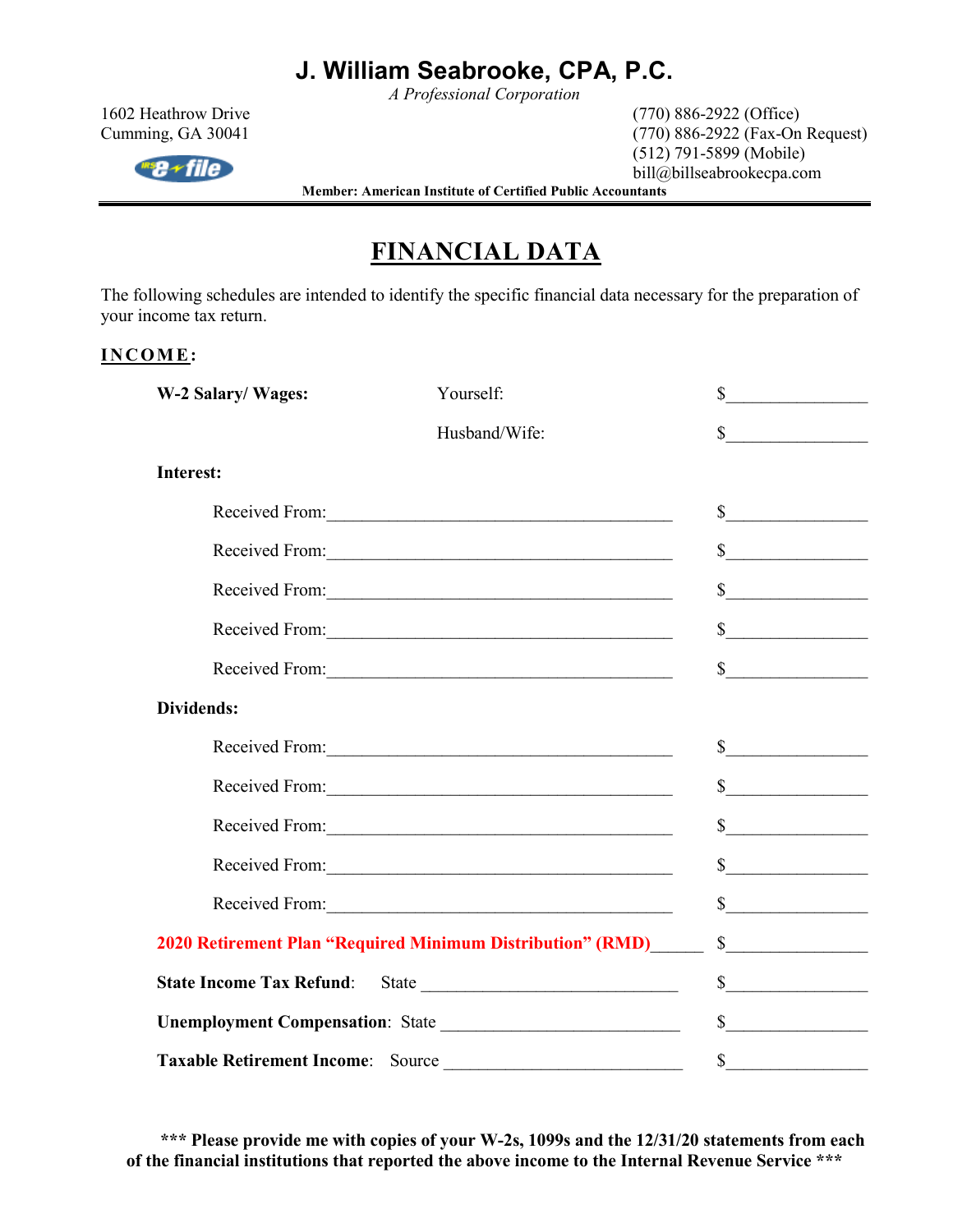*A Professional Corporation* 

| 1602 Heathrow Drive                        |                                                                   | $(770)$ 886-2922 (Office)                              |
|--------------------------------------------|-------------------------------------------------------------------|--------------------------------------------------------|
| Cumming, GA 30041                          |                                                                   | (770) 886-2922 (Fax-On Request)                        |
| $^{ws}$ a $+$ file                         | <b>Member: American Institute of Certified Public Accountants</b> | $(512)$ 791-5899 (Mobile)<br>bill@billseabrookecpa.com |
|                                            |                                                                   |                                                        |
| <b>Taxable Retirement Income (Cont'd):</b> |                                                                   |                                                        |
| Pension Income:                            |                                                                   |                                                        |
| <b>IRA</b> Distributions:                  |                                                                   |                                                        |
| Alimony Received:                          |                                                                   |                                                        |
| Other (Describe)                           |                                                                   |                                                        |
|                                            |                                                                   |                                                        |

### **Total Amount Received From "Economic Impact Payments" in Tax Year 2020 \$**

\*\*\* Economic Impact Payments are an advance payment of the Recovery Rebate Credit. Important updates include the Recovery Rebate Credit worksheet on page 59 of the 1040/1040-SR instructions. Anyone who didn't receive the full amount of both Economic Impact Payments should include the amounts they received, before any offsets, when they file. Anyone who received the full amount for both Economic Impact Payments should not include any information about the advance payments when they file their tax return.\*\*\*

#### **Adjustments to Gross Income**:

| <b>Educator Expenses (Teachers)</b>                               | \$                                                                                                                          |
|-------------------------------------------------------------------|-----------------------------------------------------------------------------------------------------------------------------|
| Business Expenses for Armed Forces Reservists, performing artists |                                                                                                                             |
| or fee-basis state or local government officials                  | \$                                                                                                                          |
| Alimony Payments                                                  | \$                                                                                                                          |
| Health Savings Account (HSA) deductions                           | \$                                                                                                                          |
| Self Employment Taxes                                             | \$                                                                                                                          |
| IRA or Keogh Plan Contributions                                   |                                                                                                                             |
| <b>Student Loan Interest</b>                                      |                                                                                                                             |
| Tuition & Fees Deductions                                         | \$                                                                                                                          |
| <b>Moving Expenses</b>                                            | \$<br><u> 1990 - Jan Barat, prima prima prima prima prima prima prima prima prima prima prima prima prima prima prima p</u> |
| Self Employment Health Insurance Premiums                         | \$                                                                                                                          |
| Self Employed SEP, SIMPLE & Qualified Plans                       |                                                                                                                             |
| Penalty for Early Withdrawal of Savings                           |                                                                                                                             |
| <b>Domestic Production Activities</b>                             | \$                                                                                                                          |
| <b>Archer MSA Deduction</b>                                       | \$                                                                                                                          |
| Deduction for clean-fuel vehicles                                 |                                                                                                                             |
| Jury Duty pay relinguished to employer                            |                                                                                                                             |

**\*\*\* Please provide me with copies of your Form 1098s, 1099s, and the 12/31/20 statements from each of the financial institutions that reported the above income to the Internal Revenue Service \*\*\***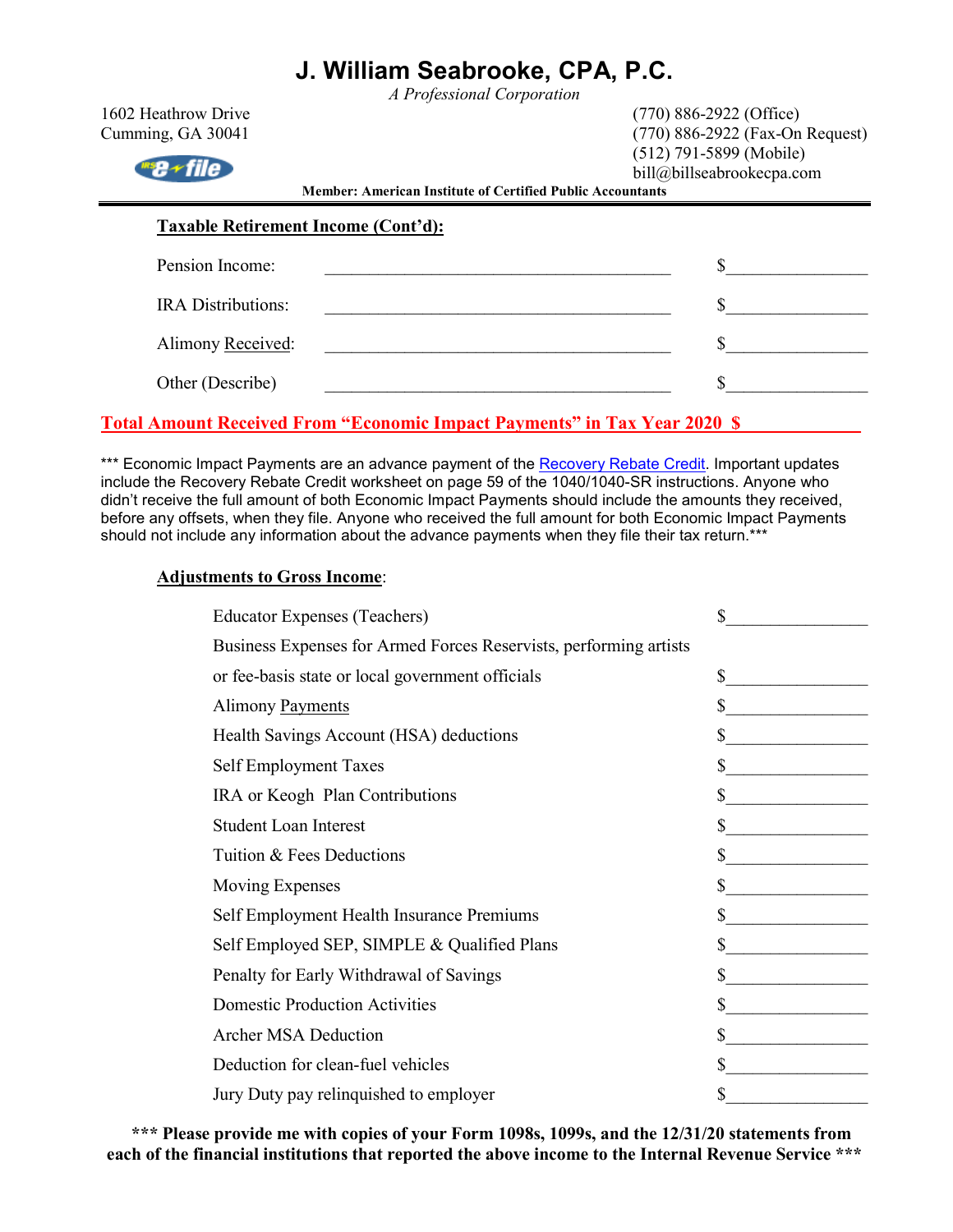*A Professional Corporation* 

1602 Heathrow Drive (770) 886-2922 (Office) Cumming, GA 30041 (770) 886-2922 (Fax-On Request) (512) 791-5899 (Mobile) bill@billseabrookecpa.com

**Member: American Institute of Certified Public Accountants** 

### **Itemized Deductions**:

#### **Medical:**

Doctors, Dentists, hospitals and nursing care (net of any

| insurance proceeds):                                                                                           |  |
|----------------------------------------------------------------------------------------------------------------|--|
| Medicines, drugs and fees paid:                                                                                |  |
| Eyeglasses and hearing aids:                                                                                   |  |
| Total automobile mileage To & From medical facilities for medical<br>care and treatments:                      |  |
| Health insurance premiums paid (excluding disability or<br>life insurance) including Long Term Care Insurance: |  |

 **NOTE: Medical expenses that exceed 10% of your "Adjusted Gross Income" increase your itemized deductions. The 2020 medical mileage rate is \$ .17/mile. Please provide me with the total number of miles driven for medical purposes.** 

#### **General State Sales Taxes Deduction (Personal Use only – Not for your trade or business)**

If you itemize your deductions and live in a state that has a state income tax, you may elect to deduct **either** the state income tax **or** the applicable states sales taxes that were paid.

Deduct State Income Taxes<br>Deduct State Sales Taxes

If you itemize your deductions and live in a state that does not have a state income tax you may deduct the applicable general sales taxes that you paid during the year.

Enter Your local sales tax rate  $\%$  You have the option of deducting either 1) the actual sales tax amount from your receipts or 2) the amount from the IRS tables:

Actual Receipts Amount \$\_\_\_\_\_\_\_\_\_\_\_\_\_\_\_\_\_ **Use IRS Tables**\_\_\_\_\_\_\_\_\_\_\_\_\_\_\_\_

### **If you selected "Use IRS Tables" above then** *you can also deduct an additional amount for the sales taxes* **that were paid for separate large purchases. Please enter those amounts below:**

| Motor Vehicles (cars, SUVs, trucks, vans, leased vehicles) |  |
|------------------------------------------------------------|--|
| Boats, motorcycles, motor homes, RVs, off-road vehicles    |  |
| Airplane                                                   |  |
| Personal Residence Home Building Materials (New Homes) \$  |  |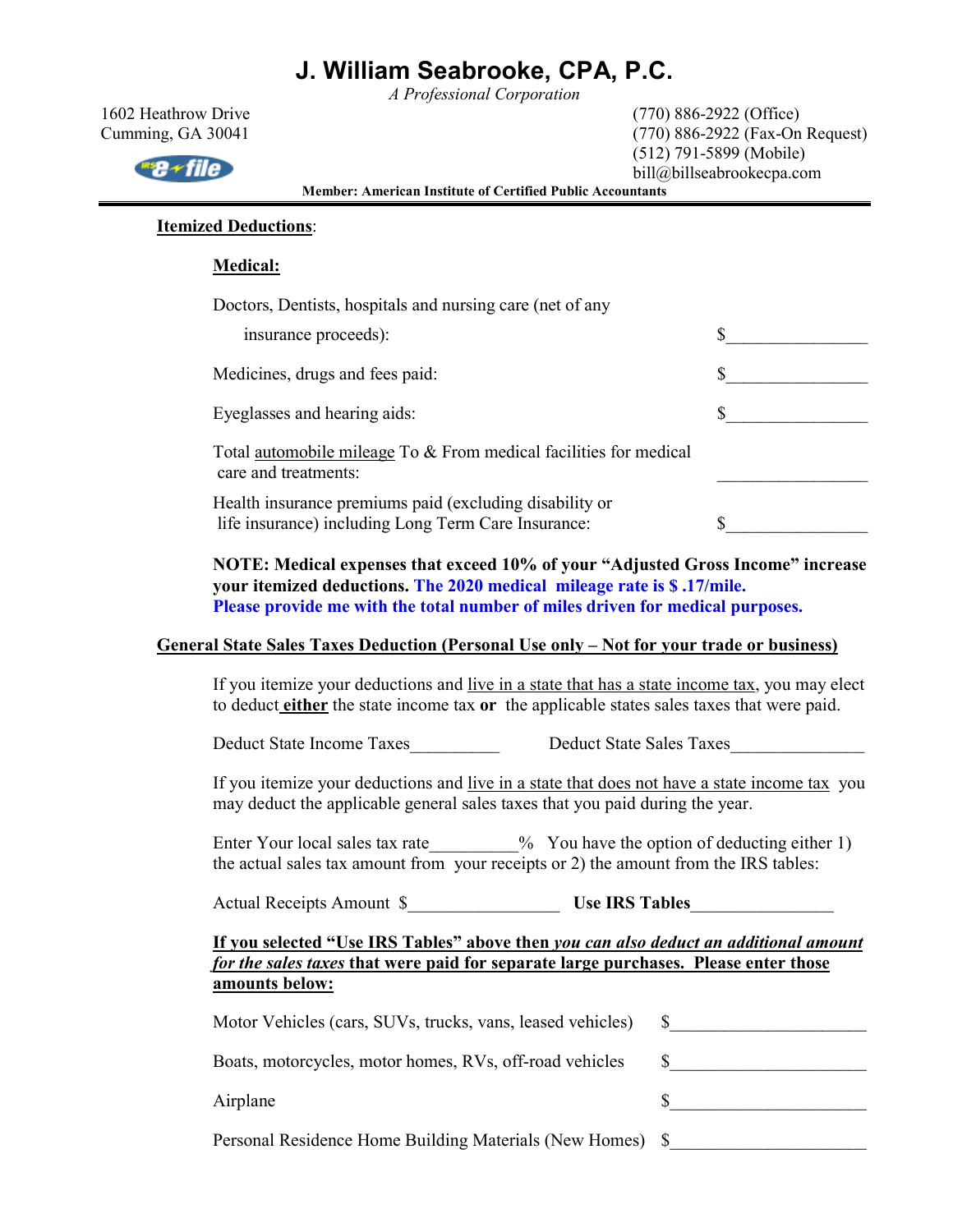*A Professional Corporation* 

| 1602 Heathrow Drive<br>Cumming, GA 30041                                                                                                                                                                                                                                                                                                                                                                                                                                                                             | $(770)$ 886-2922 (Office)<br>(770) 886-2922 (Fax-On Request)<br>$(512)$ 791-5899 (Mobile) |
|----------------------------------------------------------------------------------------------------------------------------------------------------------------------------------------------------------------------------------------------------------------------------------------------------------------------------------------------------------------------------------------------------------------------------------------------------------------------------------------------------------------------|-------------------------------------------------------------------------------------------|
| <b>Member: American Institute of Certified Public Accountants</b><br>Taxes:<br>Real Estate (Describe Properties):<br><u> 1989 - Johann Barbara, martxa alemaniar a</u><br>Real Estate (Describe Properties):<br>State Income (State):<br><u> La componenta del componente del componente del componente del componente del componente del componente del c</u><br>State Income (State):<br>State Disability Insurance (State):<br>Vehicle Ad Valorem (Non-Texas) (State):<br>Vehicle Ad Valorem (Non-Texas) (State): | bill@billseabrookecpa.com                                                                 |
|                                                                                                                                                                                                                                                                                                                                                                                                                                                                                                                      |                                                                                           |
|                                                                                                                                                                                                                                                                                                                                                                                                                                                                                                                      | \$                                                                                        |
|                                                                                                                                                                                                                                                                                                                                                                                                                                                                                                                      | \$                                                                                        |
|                                                                                                                                                                                                                                                                                                                                                                                                                                                                                                                      | S.                                                                                        |
|                                                                                                                                                                                                                                                                                                                                                                                                                                                                                                                      |                                                                                           |
|                                                                                                                                                                                                                                                                                                                                                                                                                                                                                                                      |                                                                                           |
|                                                                                                                                                                                                                                                                                                                                                                                                                                                                                                                      | \$                                                                                        |
|                                                                                                                                                                                                                                                                                                                                                                                                                                                                                                                      | \$                                                                                        |
|                                                                                                                                                                                                                                                                                                                                                                                                                                                                                                                      | \$                                                                                        |
| <b>Interest Expense:</b>                                                                                                                                                                                                                                                                                                                                                                                                                                                                                             |                                                                                           |

NOTE: The interest expense for personal loans, automobile, boat, credit cards or personal line of credit loans can not be deducted on **Schedule A**

Student Loan Interest (Please indicate Recipient)

| Loan Company:                                                  | $\sim$ |  |  |  |
|----------------------------------------------------------------|--------|--|--|--|
| Home Mortgage Interest (Please indicate Recipient)             |        |  |  |  |
| Mortgage Company:                                              |        |  |  |  |
| Mortgage Company:                                              |        |  |  |  |
|                                                                |        |  |  |  |
| <b>Broker/Margin Interest Paid (Please indicate Recipient)</b> |        |  |  |  |
|                                                                |        |  |  |  |
| Investment Company:                                            |        |  |  |  |
|                                                                |        |  |  |  |

\*\*\* Some borrowers may be able to deduct Mortgage Insurance Premiums paid on mortgages taken out or refinanced after 2006. A borrower who prepays premiums for later years may deduct only the premiums that relate to 2020, except for prepayments for guarantees made by the Department of Veterans Affairs or the Rural Housing Service. Only mortgage insurance contracts issued during 2007, 2008, 2009 or 2010 qualify for this new itemized deduction. \*\*\*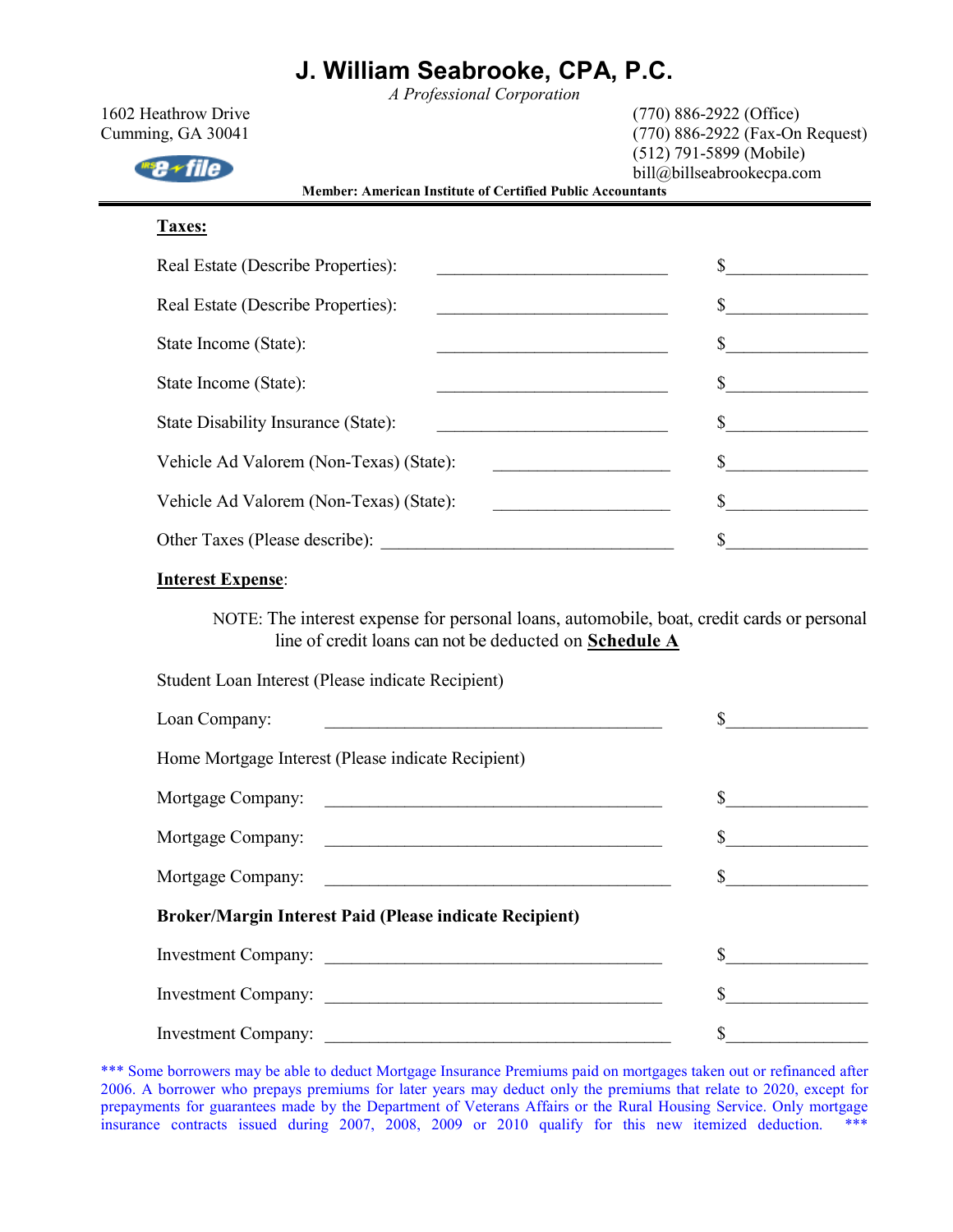*A Professional Corporation*  1602 Heathrow Drive (770) 886-2922 (Office)

| Cumming, GA 30041                                                                                                                 | (770) 886-2922 (Fax-On Request)                        |  |  |
|-----------------------------------------------------------------------------------------------------------------------------------|--------------------------------------------------------|--|--|
| <b>Member: American Institute of Certified Public Accountants</b>                                                                 | $(512)$ 791-5899 (Mobile)<br>bill@billseabrookecpa.com |  |  |
| <b>Contributions (Cash):</b>                                                                                                      |                                                        |  |  |
| Religious:                                                                                                                        | $\sim$ $\sim$                                          |  |  |
| Religious:                                                                                                                        | $\sim$                                                 |  |  |
| Religious:                                                                                                                        | $\sim$                                                 |  |  |
| Religious:<br><u> 1989 - Johann Barn, mars ann an t-Amhain an t-Amhain an t-Amhain an t-Amhain an t-Amhain an t-Amhain an t-A</u> | $\mathbb{S}$                                           |  |  |
| Charitable (i.e. United Way, March of Dimes, American Red Cross, American Heart Association,<br>etc:                              | \$                                                     |  |  |
| Charitable (i.e. United Way, March of Dimes, American Red Cross, American Heart Association,<br>etc:                              |                                                        |  |  |
| etc:<br>Charitable (i.e. United Way, March of Dimes, American Red Cross, American Heart Association,<br>etc:                      |                                                        |  |  |
| etc:<br>Charitable (i.e. United Way, March of Dimes, American Red Cross, American Heart Association,<br>etc:                      | \$                                                     |  |  |
| <b>Contributions (Non Cash):</b><br>(i.e. Goodwill Industries, Capital Area Food Bank, Salvation Army, etc)                       |                                                        |  |  |
|                                                                                                                                   |                                                        |  |  |
| Organization:                                                                                                                     |                                                        |  |  |
| Organization:                                                                                                                     | $\sim$                                                 |  |  |
| <b>Volunteer Work:</b>                                                                                                            | (Describe organization, mileage and expenses involved) |  |  |
|                                                                                                                                   |                                                        |  |  |
| Organization:                                                                                                                     |                                                        |  |  |
| Organization:                                                                                                                     |                                                        |  |  |

**Special new rules apply for documenting charitable donations made in taxable years beginning after August 17, 2006. For most taxpayers the requirement began in 2007. The charitable organization mileage rate for miles driven to provide charitable donations or contributions for 2020 is \$ .14/mile.**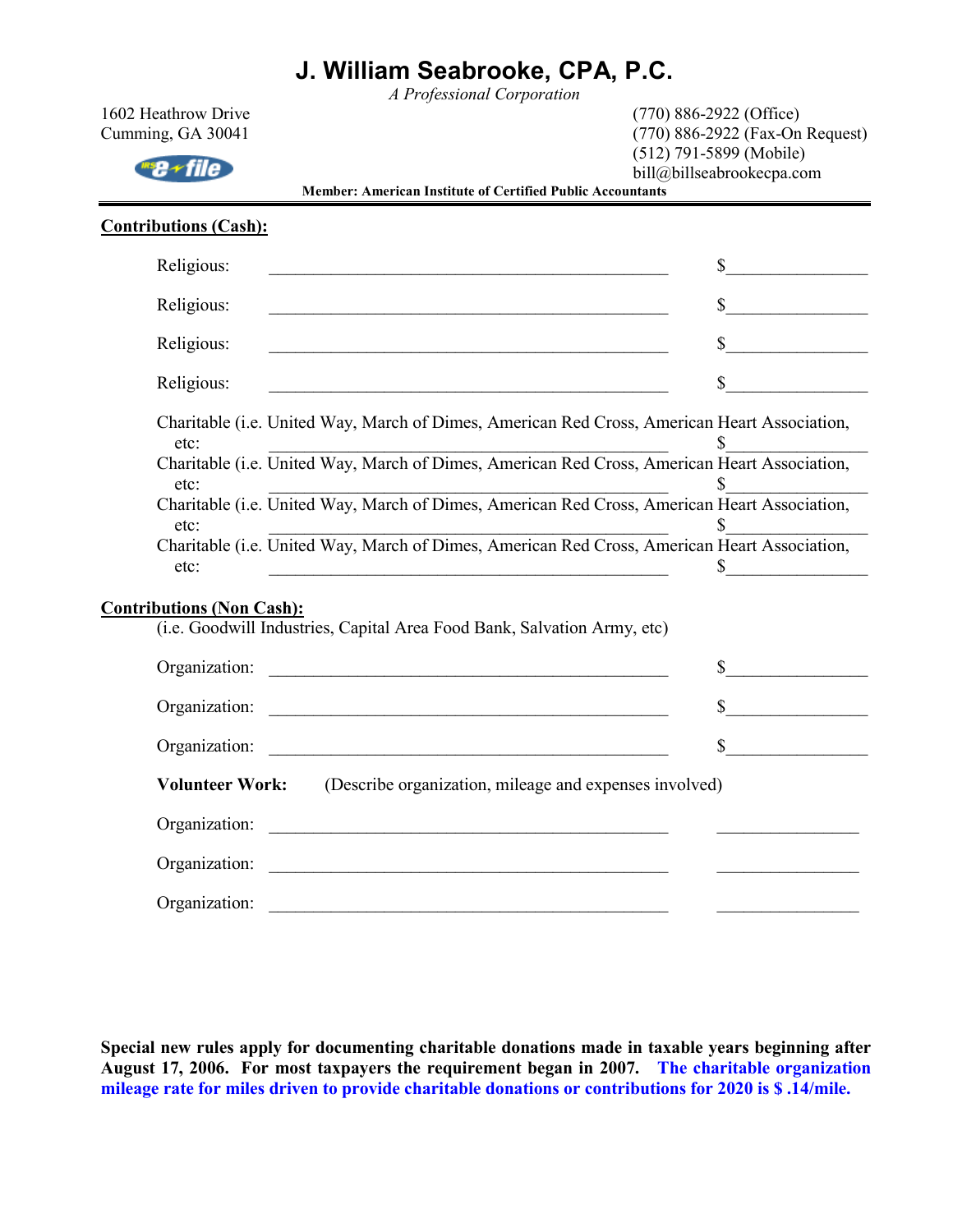*A Professional Corporation* 

 $w_{\text{max}}$ 

1602 Heathrow Drive (770) 886-2922 (Office) Cumming, GA 30041 (770) 886-2922 (Fax-On Request) (512) 791-5899 (Mobile) bill@billseabrookecpa.com

**Member: American Institute of Certified Public Accountants** 

**\*\*\*\*\*\* Miscellaneous Itemized Deductions (No Longer Deductible Under the TCJA): \*\*\*\*\*\*** 

#### **\*\*\*\*Moving Expenses (Beginning in 2018 only the U S Armed Forces can deduct these expenses):\*\*\***

| Distance From Former Home to New Place of Work - |                                |   |  |
|--------------------------------------------------|--------------------------------|---|--|
| Distance from Former Home to Old Place of Work - |                                |   |  |
| Transportation of Household Hoods:               |                                |   |  |
| Storage Costs (new area) First 30 days only      |                                |   |  |
| Travel Expenses for Taxpayers to New Location    |                                |   |  |
| Lodging Expenses Enroute to New Location         |                                |   |  |
| <b>Unallowable Moving Expenses</b>               |                                |   |  |
| Total Moving Expenses \$                         | <b>Employer Reimbursements</b> | S |  |
| <b>Total Driving Distance</b>                    | $#$ of Cars Driven             |   |  |
|                                                  |                                |   |  |

### **The 2020 military moving mileage rate is \$ .17/mile. Please provide me with your total miles driven.**

### **Moving Expenses (Cont'd):**

#### **Do Not Include the Costs for any of the following moving-related expenses:**

- Any part of the purchase price of your new home.
- Car tags.
- Driver's license.
- Expenses of buying or selling a home (including closing costs, mortgage fees, and points).
- Expenses of entering into or breaking a lease.
- Home improvements to help sell your home.
- Loss on the sale of your home.
- Losses from disposing of memberships in clubs.
- Mortgage penalties.
- Pre-move house hunting expenses.
- Real estate taxes.
- Refitting of carpet and draperies.
- Return trips to your former residence.
- Security deposits (including any given up due to the move).
- Storage charges except those incurred in transit and for foreign moves.

#### **Other Taxes:**

First Time Home Buyer Credit Repayment (1/15 of 2008 credit amount) \$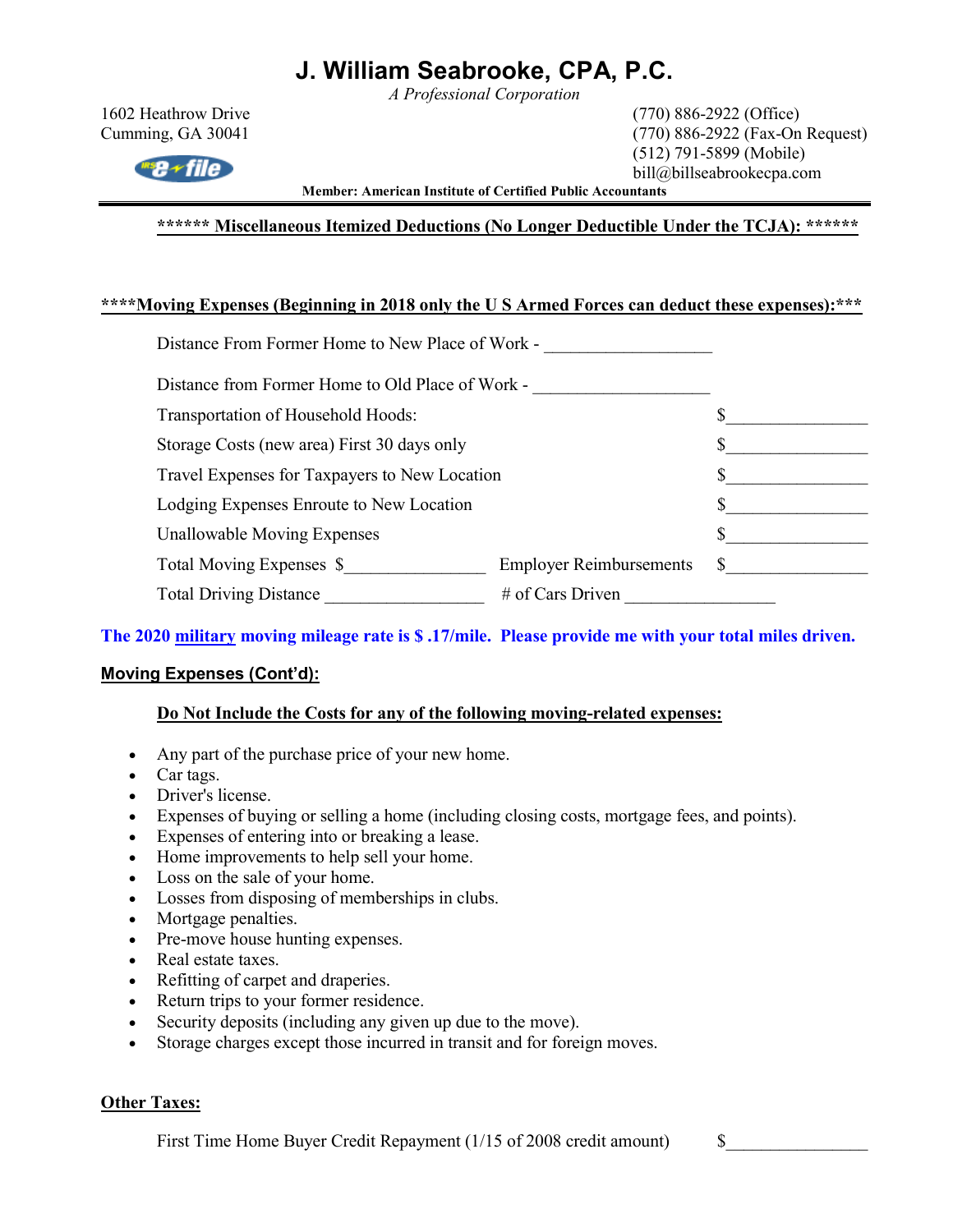*A Professional Corporation* 

| 1602 Heathrow Drive<br>Cumming, GA 30041<br>≁file<br>Member: American Institute of Certified Public Accountants | $(770) 886 - 2922$ (Office)<br>(770) 886-2922 (Fax-On Request)<br>$(512)$ 791-5899 (Mobile)<br>bill@billseabrookecpa.com                            |  |  |
|-----------------------------------------------------------------------------------------------------------------|-----------------------------------------------------------------------------------------------------------------------------------------------------|--|--|
| <b>Tax Credits:</b>                                                                                             |                                                                                                                                                     |  |  |
| <b>Residential Energy Expenses</b>                                                                              | $\frac{1}{1}$                                                                                                                                       |  |  |
| Non Business Energy Property Expenses                                                                           | $\frac{\text{S}}{\text{S}}$                                                                                                                         |  |  |
| <b>Adoption Expenses</b>                                                                                        | s                                                                                                                                                   |  |  |
| Child & Dependent Care Credit                                                                                   | $\frac{\text{S}}{\text{S}}$<br><u> 1989 - Johann Barbara, martin amerikan basar dan bagi dan bagi dan bagi dalam bagi dalam bagi dalam bagi dan</u> |  |  |
| Child Tax Credit                                                                                                | $\frac{\text{S}}{\text{S}}$                                                                                                                         |  |  |
| Foreign Taxes Paid Credit                                                                                       | s                                                                                                                                                   |  |  |
| <b>Education Credit</b>                                                                                         | $\frac{1}{2}$<br><u> 1989 - Johann Barbara, martin amerikan basar da</u>                                                                            |  |  |
| <b>Rental Expenses:</b>                                                                                         |                                                                                                                                                     |  |  |
|                                                                                                                 |                                                                                                                                                     |  |  |
|                                                                                                                 |                                                                                                                                                     |  |  |
|                                                                                                                 |                                                                                                                                                     |  |  |
|                                                                                                                 |                                                                                                                                                     |  |  |
|                                                                                                                 |                                                                                                                                                     |  |  |
|                                                                                                                 |                                                                                                                                                     |  |  |
|                                                                                                                 |                                                                                                                                                     |  |  |
|                                                                                                                 |                                                                                                                                                     |  |  |
|                                                                                                                 |                                                                                                                                                     |  |  |
|                                                                                                                 |                                                                                                                                                     |  |  |
|                                                                                                                 |                                                                                                                                                     |  |  |

**The standard business mileage rate for 2020 is \$ .57.5/mile. Please provide me with your 2020 total miles driven for your business operations.**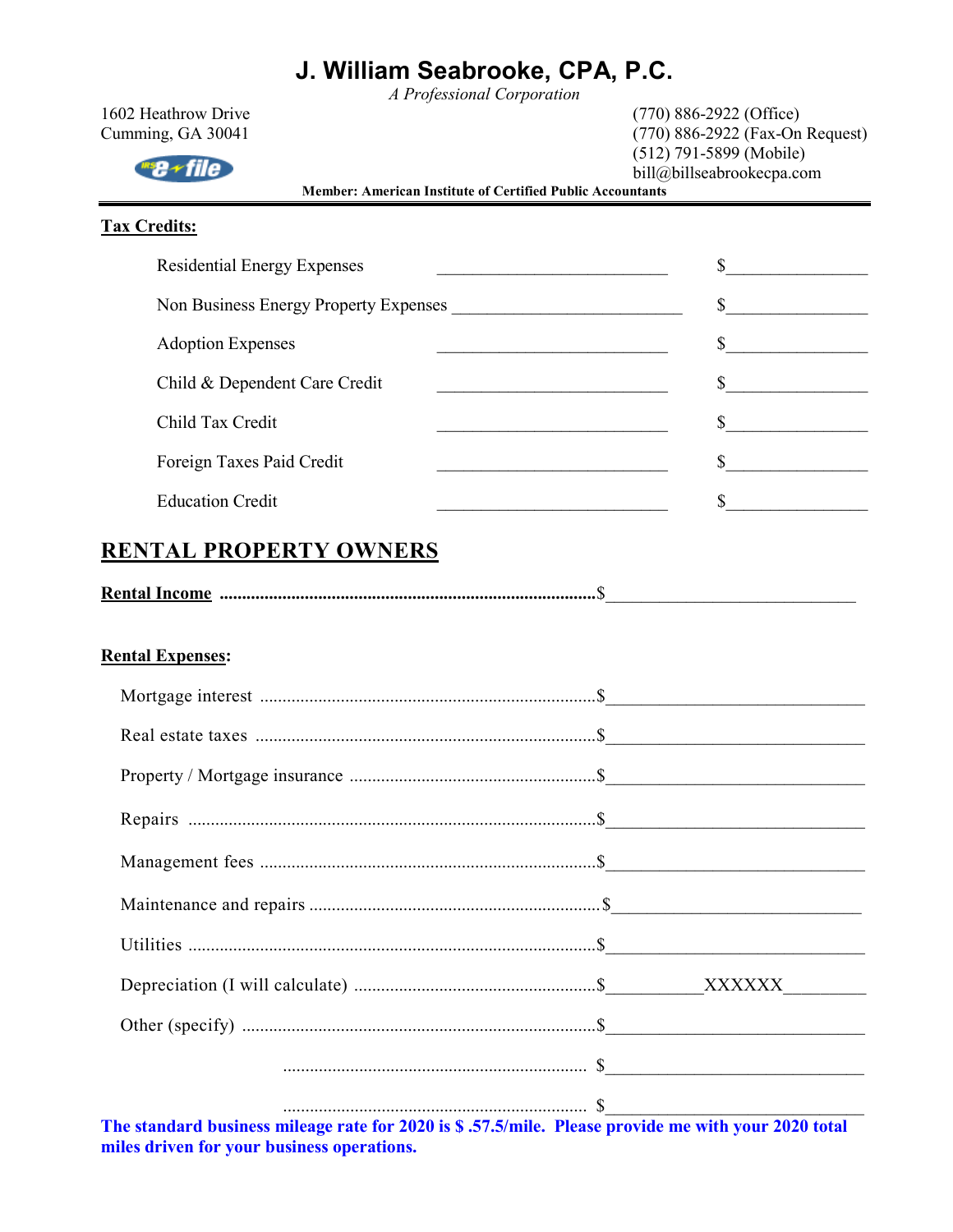*A Professional Corporation* 

 $\text{Hilb}$ 

1602 Heathrow Drive (770) 886-2922 (Office) Cumming, GA 30041 (770) 886-2922 (Fax-On Request) (512) 791-5899 (Mobile) bill@billseabrookecpa.com

**Member: American Institute of Certified Public Accountants** 

### **BUSINESS / PROFESSIONAL INCOME**

| <b>Business expenses:</b>                                                                           |                                                       |                       |  |                      |  |
|-----------------------------------------------------------------------------------------------------|-------------------------------------------------------|-----------------------|--|----------------------|--|
|                                                                                                     |                                                       |                       |  |                      |  |
|                                                                                                     |                                                       |                       |  |                      |  |
|                                                                                                     |                                                       |                       |  |                      |  |
|                                                                                                     |                                                       |                       |  |                      |  |
|                                                                                                     |                                                       |                       |  |                      |  |
|                                                                                                     |                                                       |                       |  |                      |  |
|                                                                                                     |                                                       |                       |  |                      |  |
|                                                                                                     |                                                       |                       |  |                      |  |
|                                                                                                     |                                                       |                       |  |                      |  |
|                                                                                                     |                                                       |                       |  |                      |  |
|                                                                                                     |                                                       |                       |  |                      |  |
|                                                                                                     |                                                       |                       |  |                      |  |
|                                                                                                     |                                                       |                       |  |                      |  |
|                                                                                                     |                                                       |                       |  | s                    |  |
|                                                                                                     |                                                       |                       |  |                      |  |
|                                                                                                     |                                                       |                       |  |                      |  |
| State Charter Incorporation #                                                                       |                                                       | Date of Incorporation |  | <b>Business Form</b> |  |
| <b>Business Vehicle Information:</b>                                                                |                                                       |                       |  |                      |  |
| Vehicle Make: _________________Model _____________Year _________Date in Service ___________________ |                                                       |                       |  |                      |  |
|                                                                                                     | 1/1/2020 Mileage 12/31/20 Mileage 2020 Business Miles |                       |  |                      |  |

**The standard business mileage rate for 2020 is \$ .57.5/mile. Please provide me with your 2020 total business miles driven for your business operations.**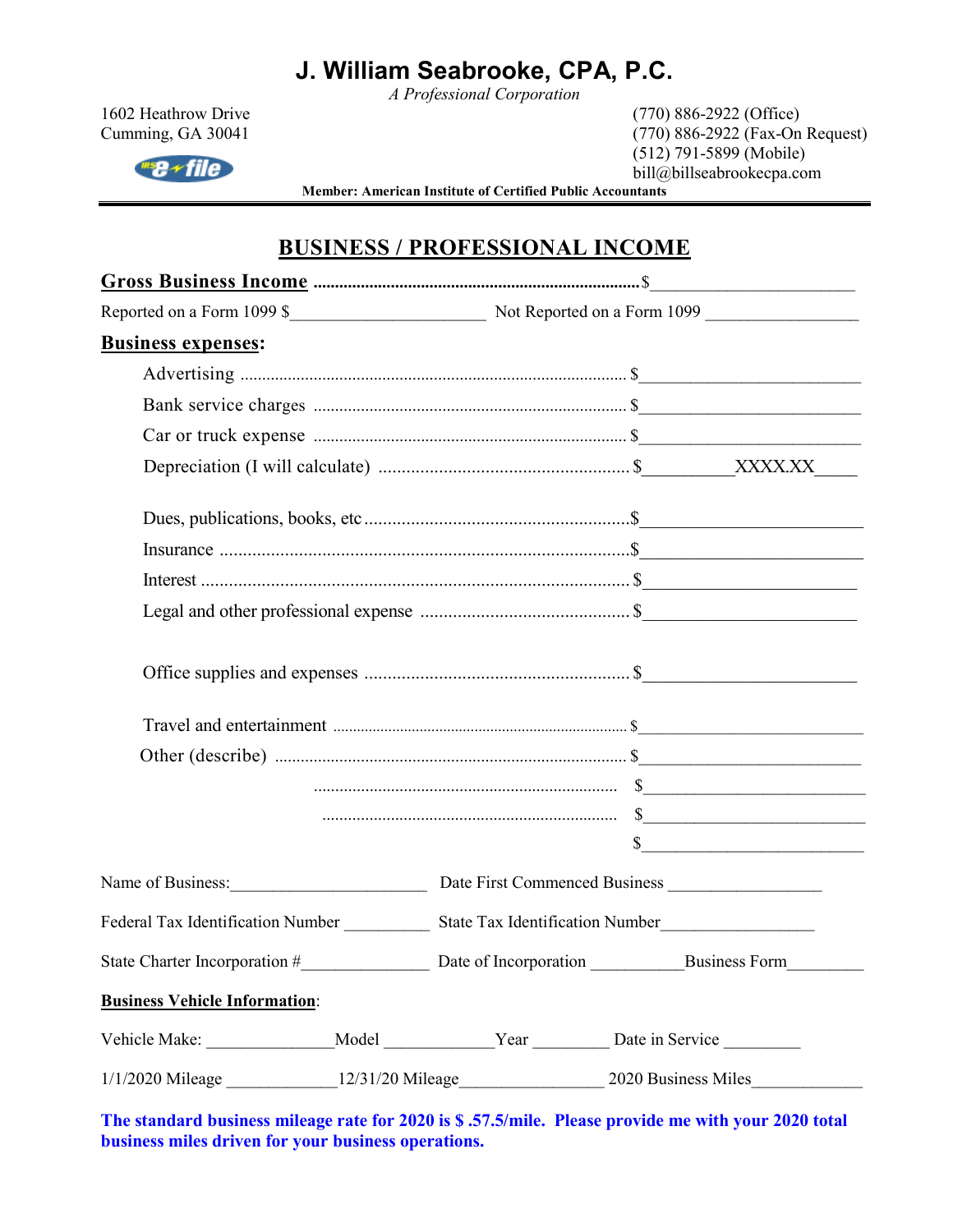*A Professional Corporation* 

1602 Heathrow Drive (770) 886-2922 (Office) Cumming, GA 30041 (770) 886-2922 (Fax-On Request) (512) 791-5899 (Mobile) bill@billseabrookecpa.com

**Member: American Institute of Certified Public Accountants** 

**The "Tax Cuts and Jobs Act" (TCJA) has made several MAJOR changes to the Federal income tax laws. However, these tax law changes may, or may not, have been implemented at the state level (if you are also required to file a state income tax return).** 

**For most of the new Federal tax laws, while the law became effective on January 1, 2018, the current provisions provide for an expiration of these new tax laws on December 31, 2025.** 

### □ **2020 Federal Income Tax Bracket and Long-Term Capital Gains Rates:**

**2020 Federal income tax bracket rates are**: 10%, 12%, 22%, 24%, 32%, and 35%, and 37%

**Long-Term Capital Gains Rates** – 0%, 15%, and 20%.

**Additional Medicare Tax.** Beginning in 2013, a 0.9% "Additional Medicare Tax" applies to Medicare wages, railroad retirement (RRTA) compensation, and self-employment income that are more than:

\$125,000 if married filing separately, \$250,000 if married filing jointly, or \$200,000 for Single, Head-of-Household, and Surviving Spouse See Form 8959 and its instructions.

**Net Investment Income Tax.** Beginning in 2013, you may be subject to the Net Investment Income Tax (NIIT) surtax. The NIIT is 3.8% of **the smaller** of (a) your net investment income or (b) the excess of your modified adjusted gross income over:

\$125,000 if married filing separately, \$250,000 if married filing jointly and Surviving Spouse \$200,000 for Single, Head-of-Household

The below categories of tax rates are related and are also applicable:

- Social Security Tax on earned Income (Salaries & Wages) 6.2% ; Medicare 1.45%
- Backup withholding for dividends and interest 28%
- Voluntary withholding on Social Security benefits, and Railroad Retirement (Tier 1) benefits 7%, 10%, 15%, or 25% (at the taxpayer's choice). No other percentages or amounts are allowed.
- Voluntary withholding on unemployment benefits 10% No other percentages or amounts are allowed.
- Withholding rate for regular gambling winnings (such as lotteries and sweepstakes) 25%.

The Accumulated Earnings tax and the Personal Holding Company penalty tax increased from 15% to 20% in 2013 (This is also the top long term capital gains rate for high-income taxpayers).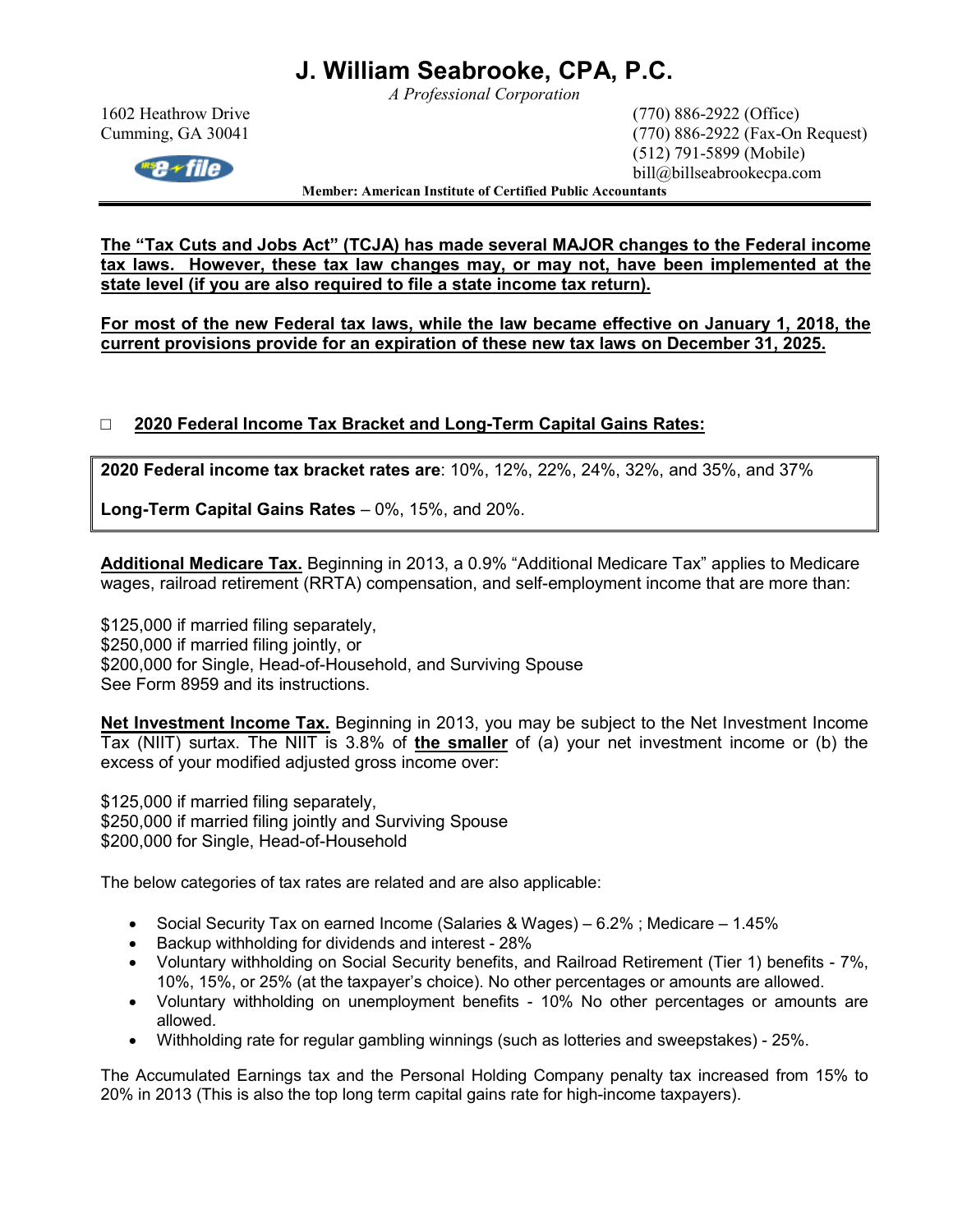*A Professional Corporation* 



1602 Heathrow Drive (770) 886-2922 (Office) Cumming, GA 30041 (770) 886-2922 (Fax-On Request) (512) 791-5899 (Mobile) bill@billseabrookecpa.com

**Member: American Institute of Certified Public Accountants** 

### □ **Capital Gains Tax Rates for the Sales of Investments**

The capital gains tax rates did not change in 2020. Therefore, the capital gains tax rates associated with long-term capital gains (investments which were owned more than one year) will usually be taxed at a maximum tax rate of 15% , UNLESS you are a "high-income taxpayer" then the 20% tax rate will be used.

In 2013, the capital gains tax rate increased to 20% for "high-income taxpayers". The same taxable income levels which are related to ordinary income will now determine which taxpayers are subject to the higher 20% capital gains rate. "High-income taxpayers" are defined as those taxpayers with a "Taxable Income" over \$441,451 for Singles, \$469,051 for Heads of Households, \$496,601 for Married Filing Jointly, and \$248,301 for Married Persons Filing Separately.

#### □ **Major Tax Law Changes From The "Tax Cuts and Jobs Act" include:**

#### **Limit on overall itemized deductions suspended.**

You may be able to deduct more of your total itemized deductions in 2020 if your itemized deductions were limited in the past years due to the amount of your adjusted gross income. The old rule that limited the total itemized deductions for certain higher-income individuals has been suspended (it was referred to as the "Pease Limitation").

#### **Changes to the Standard Deduction**

The standard deduction is a dollar amount that reduces the amount of income on which you are taxed and varies according to your tax return filing status.

The standard deduction reduces the income subject to taxes. The "Tax Cuts and Jobs Act" nearly doubled the standard deduction. When you elect to use the standard deduction, you can't itemize deductions for mortgage interest, state taxes and charitable deductions on Schedule A, ("Itemized Deductions").

#### **For 2020, the "Standard Deduction" for each filing status is**:

| Married filing jointly or Surviving Spouse  \$24,800 (up from \$24,400 in 2019) |
|---------------------------------------------------------------------------------|
|                                                                                 |
|                                                                                 |
|                                                                                 |

The amounts are higher if you or your spouse are blind or over age 65.

Most taxpayers have the choice to either use the "**Standard Deduction**" or "**Itemize**". If you qualify for the "Standard Deduction" and the "**Standard Deduction**" is more (higher) than your total **"Itemized Deductions**", then you should use the "**Standard Deduction**" and you don't need to file a Schedule A, ("**Itemized Deductions**"), with your tax return.

#### **Deduction for personal exemptions suspended**

For 2020, you no longer can claim a "Personal Exemption" deduction of \$4,300 for yourself, your spouse, or your dependents. Some tax relief was granted in the higher "Standard Deduction" amounts above.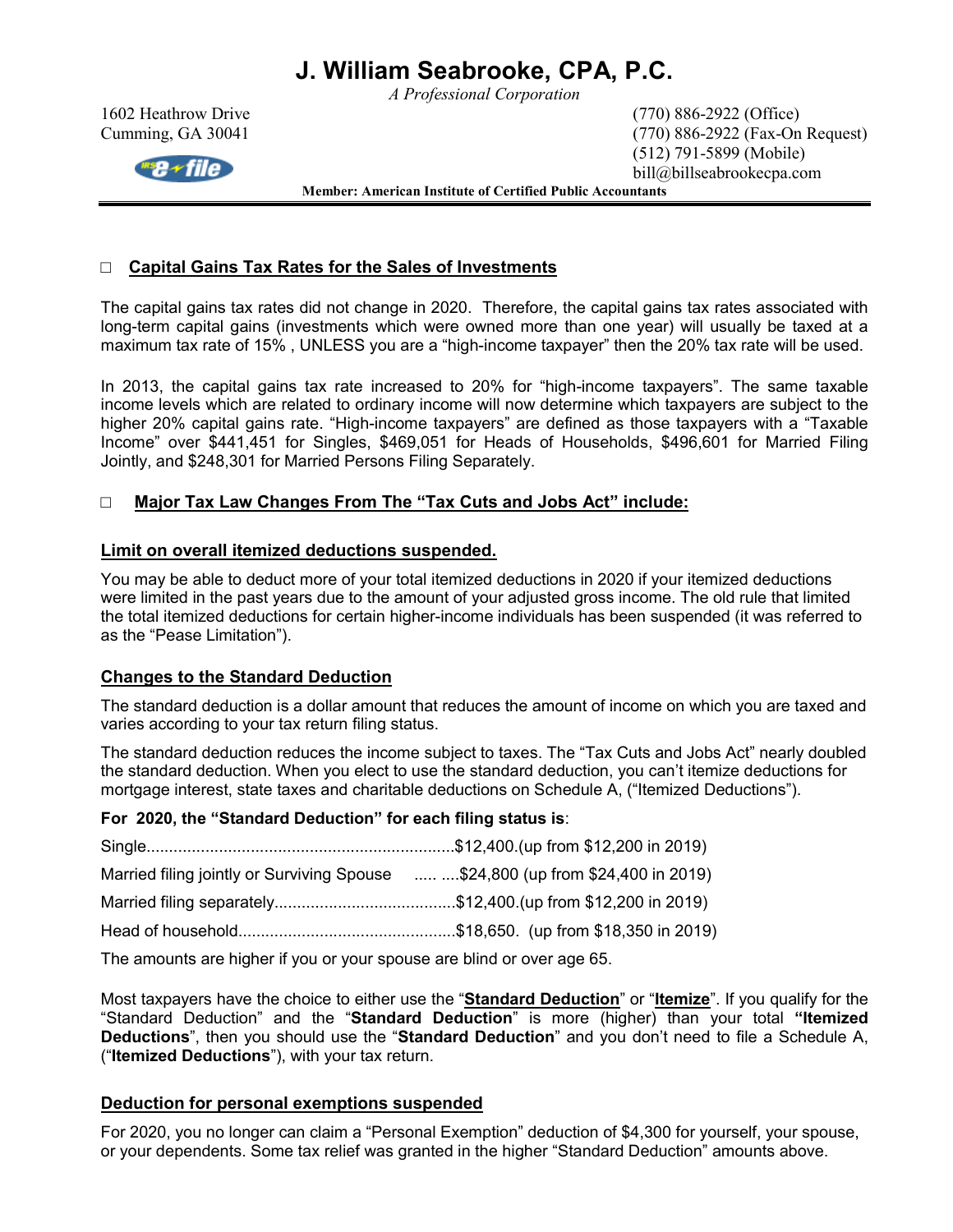*A Professional Corporation* 



1602 Heathrow Drive (770) 886-2922 (Office) Cumming, GA 30041 (770) 886-2922 (Fax-On Request) (512) 791-5899 (Mobile) bill@billseabrookecpa.com

**Member: American Institute of Certified Public Accountants** 

### **Deduction for Medical and Dental Expenses modified.**

You can deduct certain unreimbursed medical expenses that exceed 10 % of your 2020 "Adjusted Gross Income" (AGI).

### **Deduction for "State and Local Income, Sales and Property Taxes" modified (SALT).**

The combined total of your deduction for a) state and local income taxes, and b) sales and property taxes is limited to a total deduction of no more than \$10,000 (\$5,000 if Married Filing Separate). Any state and local taxes that you paid above this maximum total amount cannot be deducted.

### **Deduction for Home Mortgage and Home Equity Interest modified and limited.**

Your deduction for mortgage interest is limited to interest you paid on a loan secured by your main home or second home that you used to buy, build, or substantially improve your main home or second home.

However, f you do itemize, the interest paid on most home equity loans is not deductible unless the loan proceeds were used to buy, build, or substantially improve your main home or second home.

The "home equity" loan must be secured by the taxpayer's main home or second home (known as a qualified residence), cannot exceed the cost of the home and meet other requirements.

### **New dollar limit on Total Qualified Residence Loan Balance.**

The date you originated your mortgage or home equity loan may also impact the amount of interest you can deduct. If your loan was originated or treated as originating on or before Dec. 15, 2017, you may deduct interest on up to \$1,000,000 (\$500,000 if you are married filing separately) in qualifying debt. If your loan originated after that date, you may only deduct interest on up to \$750,000 (\$375,000 if you are married filing separately) in qualifying debt. The limits apply to the combined amount of loans used to buy, build or substantially improve the taxpayer's main home and second home.

### **Limit for Charitable Contributions modified.**

In 2020 the limit on charitable contributions of cash and donated property has increased from 60 percent in 2019 to 100 percent of your Adjusted Gross Income (AGI) for tax year 2020. Additionally, in 2020 IF YOU DO NOT ITEMIZE you can still deduct cash donations up to \$300.00.

### **Deduction for Casualty and Theft Losses modified.**

Net personal casualty and theft losses are deductible only to the extent they're attributable to a Federally declared disaster. Claims must include the FEMA code assigned to the disaster. See the 2020 Instructions for Form 4684, "Casualty and Theft Losses", for more information about 2020 disasters.

The loss must still exceed \$100 per casualty and the net total loss must exceed 10 percent of your AGI. In addition, you can still elect to deduct the casualty loss in the tax year immediately preceding the tax year in which you incurred the disaster loss.

However, If you do itemize, your personal casualty and theft losses must be attributed to a Federally declared disaster.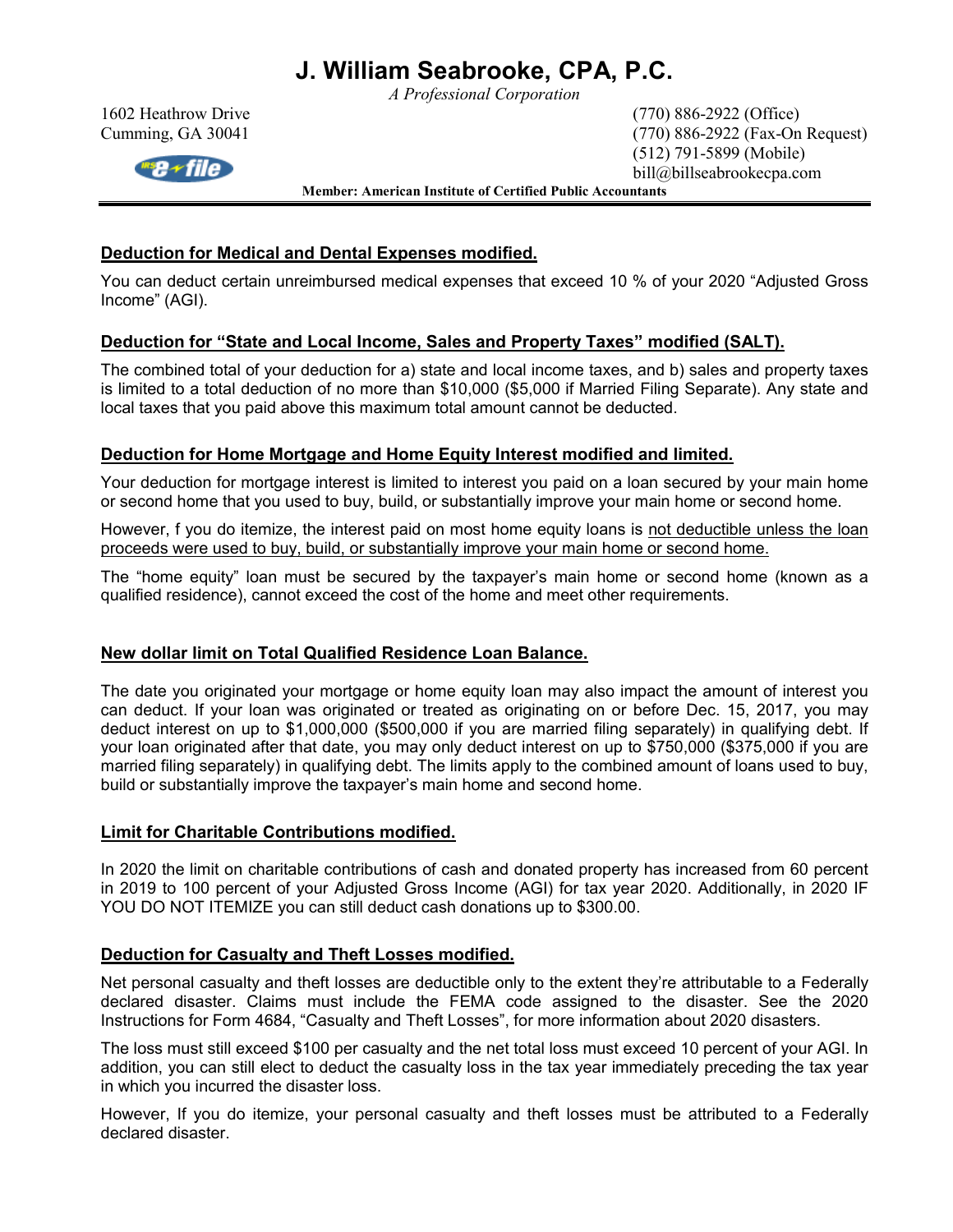*A Professional Corporation* 



1602 Heathrow Drive (770) 886-2922 (Office) Cumming, GA 30041 (770) 886-2922 (Fax-On Request) (512) 791-5899 (Mobile) bill@billseabrookecpa.com

**Member: American Institute of Certified Public Accountants** 

#### **"Other Miscellaneous Itemized Deductions" have been suspended.**

The previous deductions for "job-related expenses" or "Other Miscellaneous Itemized Deductions" that exceeded two percent of your Adjusted Gross Income (AGI) have been suspended. This includes:

Unreimbursed Employee Expenses such as uniforms, union dues and the deduction for business-related meals, entertainment and travel,

As well as any deductions you may have previously been able to claim for Tax Return Preparation Fees and Investment Expenses, including Investment Management Fees, Safety Deposit Box Fees and Investment Expenses from "pass-through entities".

The business standard mileage rate listed in Notice 2020-03 cannot be used to claim an itemized deduction for unreimbursed employee travel expenses during the suspension.

However, If you do itemize, if your Miscellaneous Itemized Deductions previously needed to exceed two percent of your "Adjusted Gross Income" (AGI), **they are no longer deductible**.

#### **Deduction and Exclusion for Moving Expenses suspended**

The deduction for Moving Expenses is suspended. During the suspension, no deduction is allowed for use of an automobile as part of a move. This suspension does not apply to members of the U.S. Armed Forces on active duty who move pursuant to a military order related to a permanent change of station.

Also, employers will include moving expense reimbursements as taxable income in the employees' wages because the new law suspends the former exclusion from income for qualified moving expense reimbursements from an employer. This suspension does not apply to members of the U.S. Armed Forces on active duty who move pursuant to a military order related to a permanent change of station as long as the expenses would qualify as a deduction if the government didn't reimburse the expense.

Unless you are a member of the U.S. military on active duty, you cannot deduct moving expenses and amounts reimbursed by an employer will be taxable income.

#### **Child Tax Credit and Additional Child Tax Credit**

For 2020, the maximum Child Tax Credit has been increased to \$2,000 per qualifying child. Up to \$1,400 of the credit can be **refundable** for each qualifying child as the additional child tax credit. In addition, the income threshold at which the child tax credit begins to phase out is increased to \$200,000, or \$400,000 if married filing jointly.

This means that more families with children under 17 may qualify for the higher credit.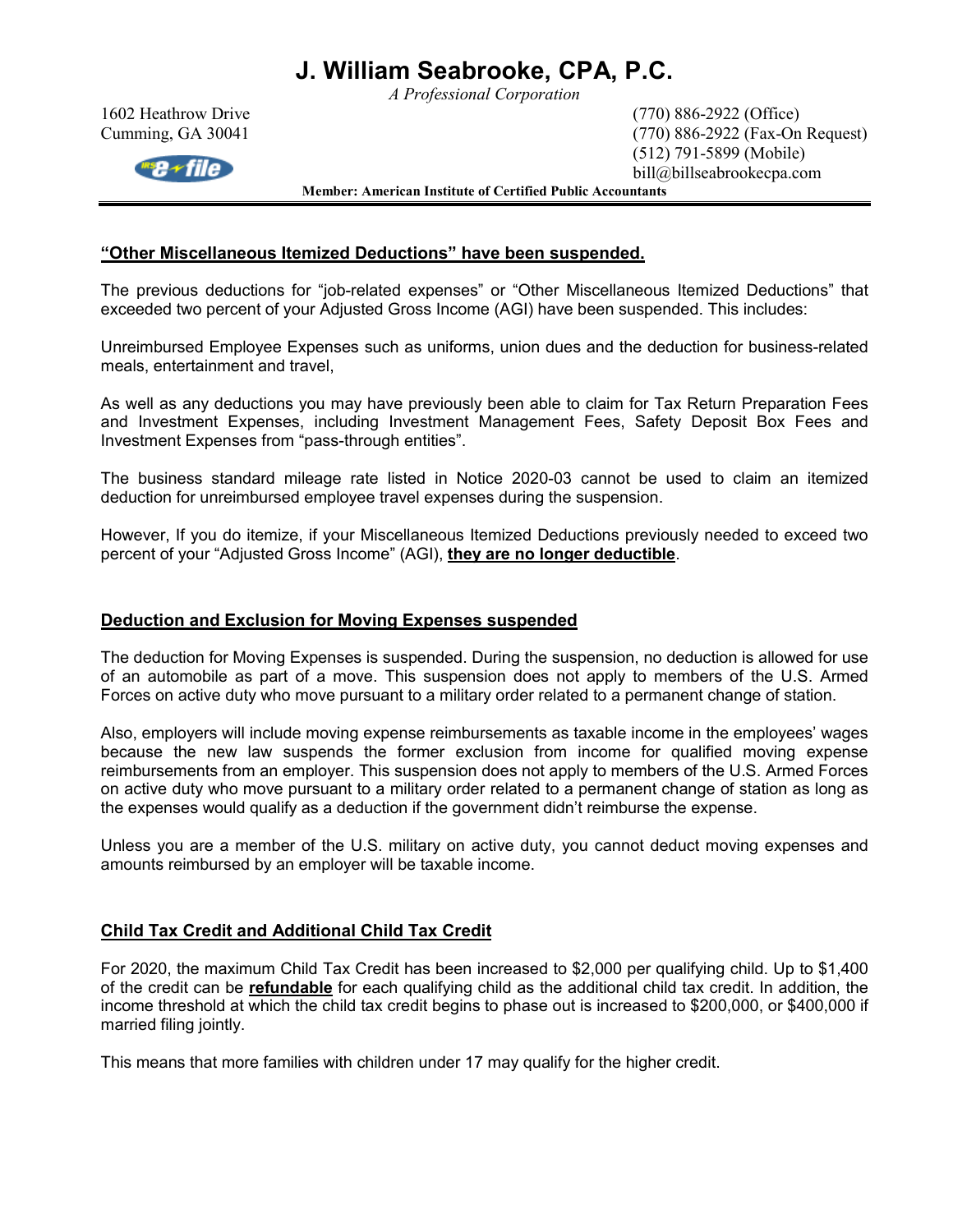*A Professional Corporation* 



1602 Heathrow Drive (770) 886-2922 (Office) Cumming, GA 30041 (770) 886-2922 (Fax-On Request) (512) 791-5899 (Mobile) bill@billseabrookecpa.com

**Member: American Institute of Certified Public Accountants** 

#### **Social Security Number required for Child Tax Credit**

Beginning with Tax Year 2018, your child must have a Social Security Number issued by the Social Security Administration before the filing due date of your tax return (including extensions) if that child is claimed as a qualifying child for the Child Tax Credit or Additional Child Tax Credit. Children with an ITIN can't be claimed for either credit.

#### **Credit for Other Dependents (New Provision)**

A new tax credit of up to \$500.00 is available for each of your qualifying dependents other than children who can be claimed for the Child Tax Credit. The qualifying dependent must be a U.S. citizen, U.S. national, or U.S. resident alien. The credit is calculated with the Child Tax Credit in the form instructions.

The total of both credits is subject to a single phase out when Adjusted Gross Income (AGI) exceeds \$200,000, or \$400,000 if Married Filing Jointly.

\*\*\*\*\*\* THIS MEANS THAT...you may be able to claim this credit if you have children age 17 or over, **including college students, children with ITINs, or other older relatives in your household. \*\*\*\*\*\*** 

#### **Repeal of the deduction for Alimony Payments**

Alimony and Separate Maintenance Payments are no longer deductible for any divorce or separation agreement executed after December 31, 2018, or for any divorce or separation agreement executed on or before December 31, 2018, and modified after that date. Further, Alimony and Separate Maintenance Payments are no longer included in income based on these dates, so you won't need to report these payments on your tax return if the payments are based on a divorce or separation agreement executed or modified after December 31, 2018.

**For Tax Year 2020** ...Divorce or Separation Agreements executed or modified after Dec 31, 2018 providing alimony will have different tax consequences. The alimony payments will not be deductible for the spouse who makes alimony payments and they will not be included in the income of the receiving spouse.

#### **Alternative Minimum Tax (AMT) exemption amount has been increased**

The AMT exemption amount has been increased to \$72,900 (\$113,400 if Married Filing Jointly or Qualifying Widow(er); \$98,950 if Married Filing Separately). The income level at which the AMT exemption begins to phase out has increased to \$518,400 for Singles and \$1,036,800 if Married Filing Jointly.

THIS MEANS THAT...far fewer taxpayers will be required to pay the AMT.

See the 2020 Instructions for Form 6251, "Alternative Minimum Tax – Individuals" for more information.